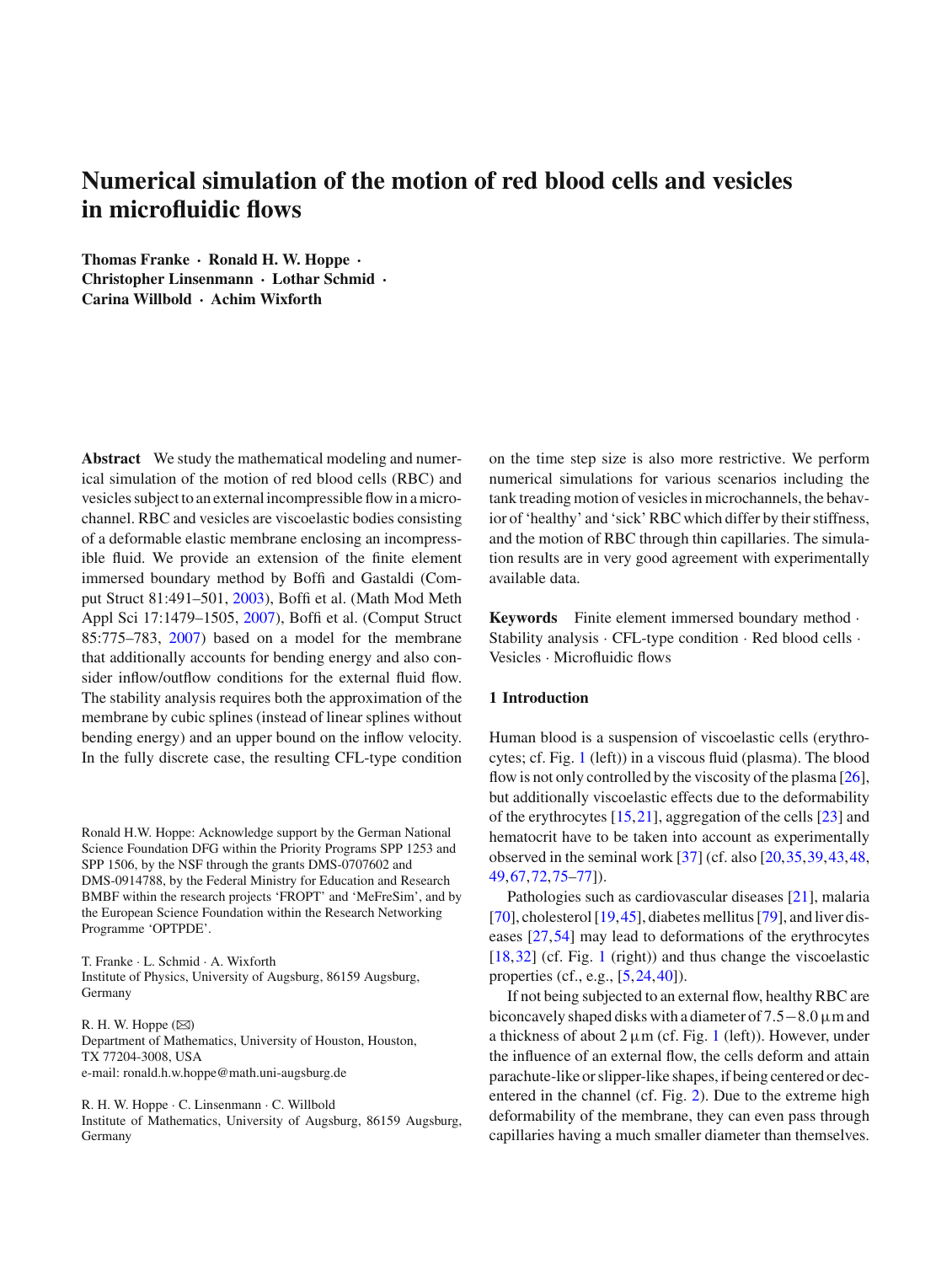

**Fig. 1** Normal (*left*) and deformed (*right*) red blood cells

<span id="page-1-0"></span>

<span id="page-1-1"></span>**Fig. 2** Different shapes of erythrocytes in Poiseuille flow: simulation (*left*; [\[51](#page-13-11)]) and experiment (*right*; [\[16\]](#page-12-18))

In contrast to healthy cells, sick RBC behave much more rigid and tend to a more swinging and tumbling behavior when exposed to an external flow.

The plasma membrane of RBC consists of a lipid bilayer membrane and an attached spectrin network as cytoskeleton [\[3](#page-12-19)]. Therefore, one might expect a rather complex fluidic behavior, since the underlying cytoskeleton can rearrange according to an external mechanical force [\[4](#page-12-20)]. However, it was demonstrated that lipid vesicles without an attached polymer network might serve as a simple model which already captures the basic physics of the fluidic problem. This also applies to some degree to liquid droplets [\[30](#page-12-21)].

The dynamics of vesicles in fluid flow has been studied both experimentally (see [\[1](#page-12-22),[2,](#page-12-23)[8](#page-12-24)[,22](#page-12-25)[,31](#page-12-26),[41,](#page-13-12)[52,](#page-13-13)[53](#page-13-14)[,60](#page-13-15)[,61](#page-13-16),[68,](#page-13-17) [80\]](#page-13-18)) and theoretically (cf. [\[9,](#page-12-27)[10](#page-12-28)[,42](#page-13-19)[,44](#page-13-20),[64,](#page-13-21)[69\]](#page-13-22)). Most of the studies were focusing on single vesicles in highly diluted suspensions. Only recently there was a rheological study presented intending to understand bulk properties from the single object properties and thus bridging the gap between the elastic properties of the objects and the viscoelastic properties of the suspension of vesicles as well as RBC (cf. [\[28](#page-12-29)– [30](#page-12-21)[,81](#page-13-23)[,82](#page-13-24)]).

Various mathematical models and computational methods have been used for the numerical simulation of the motion of RBC in external flows (cf., e.g., [\[62\]](#page-13-25) and the references therein). In particular, based on Mooney-Rivlin and Skalak models for the cell membrane, a boundary integral method has been applied in  $[63]$  to investigate the motion of RBC through thin capillaries, whereas an immersed finite element method has been implemented in [\[46](#page-13-27)[,47](#page-13-28)] to study the rheology ofRBCaggregation. Particle methods on the basis of discrete spring models for the membrane have been developed in [\[33](#page-12-30),[84\]](#page-13-29) (lattice Boltzmann approach), in [\[78](#page-13-30)] (semi-implicit particle method), and in [\[50](#page-13-31)[,51](#page-13-11)[,53](#page-13-14),[65](#page-13-32),[73\]](#page-13-33) (multi-particle collision dynamics). A powerful technique to simulate the motion of elastic and viscoelastic bodies in external flows is the immersed boundary method (IBM), originally developed by Peskin [\[56\]](#page-13-34) and further studied in [\[14,](#page-12-31)[57](#page-13-35)[–59](#page-13-36)[,66](#page-13-37)]. The IBM uses an Eulerian coordinate system for the flow equations and Lagrangian coordinates for the boundary of the immersed bodies together with appropriate interaction equations to transform Eulerian to Lagrangian quantities and vice versa. The interaction equations feature multidimensional Dirac delta functions that have to be approximated appropriately within a finite difference approach. For the study of the rheology of RBC in microchannels, the IBM has been applied in [\[6](#page-12-32),[7](#page-12-33),[35,](#page-12-9)[55](#page-13-38)[,83](#page-13-39)]. Recently, a variational formulation of the IBM has been provided in  $[11]$  $[11]$  and  $[12, 13]$  $[12, 13]$  $[12, 13]$  $[12, 13]$  as a basis for a finite element realization referred to as the finite element immersed boundary method (FE-IBM). However, these studies did not take the bending energy into account.

In this paper, we will extend the FE-IBM to the case of bending energy which has to be considered for immersed RBC or vesicles. The membrane is thus modeled as an elastic structure, but its viscous properties are neglected. We will derive the variational formulation of the problem in Sect. [2](#page-1-2) and study its semi-discretization in space including a proper specification of the discrete elastic and bending energies in Sect. [3.](#page-5-0) Section [4](#page-7-0) is devoted to a fully discrete approximation, and in the final Sect. [5](#page-10-0) we report on numerical simulations of the motion of RBC in microchannels.

### <span id="page-1-2"></span>**2 Variational formulation of the IBM**

In this section, we extend the variational formulation of the IBM provided in [\[11](#page-12-0)] and [\[12\]](#page-12-1) to the case of viscoelastic bodiesimmersed in an incompressible external fluid.The original IBM as developed in [\[56\]](#page-13-34) relies on three groups of equations:

- the incompressible Navier-Stokes equations describing the motion of the fluid within an Eulerian coordinate system,
- the material elasticity equations describing the exerted forces of the immersed bodies in terms of the change of the total elastic energy within a Lagrangian coordinate system,
- the interaction equations which transform Eulerian into Lagrangian quantities and vice versa.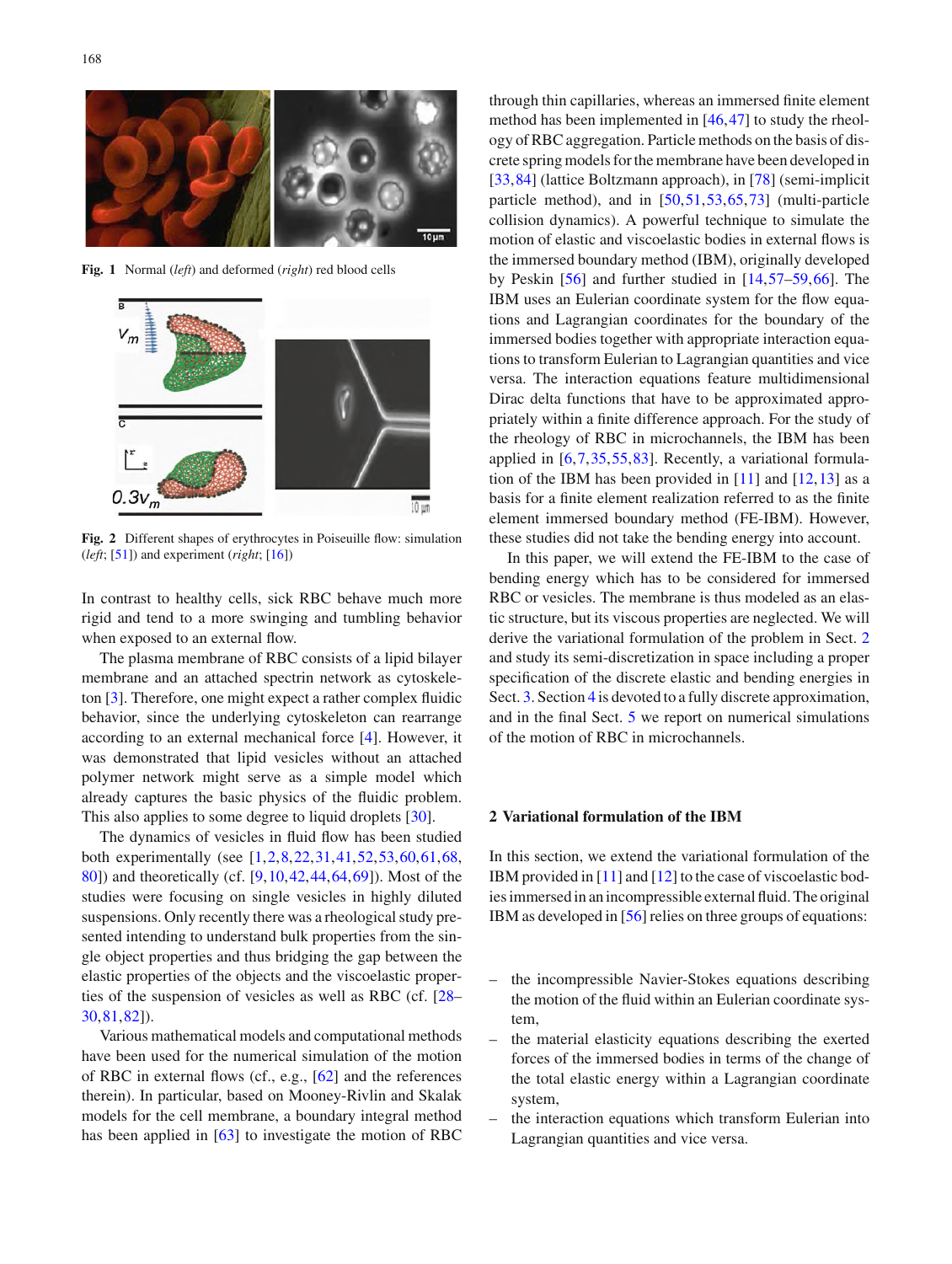These equations are set up in a variational framework which constitutes the basis for an appropriate finite element discretization.

## 2.1 Incompressible Navier-Stokes equations

We assume  $\Omega = (a, b) \times (c, d), a < b, c < d$ , to be a domain in  $\mathbb{R}^2$  with boundary  $\Gamma = \overline{\Gamma}_{in} \cup \overline{\Gamma}_{out} \cup \overline{\Gamma}_{out}$ where  $\Gamma_{\text{in}} := \{a\} \times (c, d), \Gamma_{\text{out}} := \{b\} \times (c, d),$  and  $\Gamma_{\text{lat}} := \Gamma_{\text{bot}} \cup \Gamma_{\text{top}}$ ,  $\Gamma_{\text{bot}} := (a, b) \times \{c\}$ ,  $\Gamma_{\text{top}} := (a, b) \times \{d\}$ . We set  $Q := \Omega \times (0, T), \Sigma_{\text{in}} := \Gamma_{\text{in}} \times (0, T), \Sigma_{\text{lat}} :=$  $\Gamma_{\text{lat}} \times (0, T), \Sigma_{\text{out}} := \Gamma_{\text{out}} \times (0, T),$  where  $T > 0$ . We further suppose that  $\Omega$  is filled with a suspension of *N* viscoelastic particles immersed in an incompressible carrier fluid such that the subdomains  $B_i^{(i)} \subset \Omega, 1 \le i \le N$ , with  $\bar{B}^{(i)}_t \cap \bar{B}^{(j)}_t = \emptyset, 1 \leq i \neq j \leq N$ , describe the spatial location of the particles in the carrier fluid at time  $t \in [0, T]$ . The particles consist of an elastic membrane  $\partial B_t^{(i)}$  which encloses an incompressible fluid. We assume for simplicity that both fluids have density  $\rho > 0$  and viscosity  $\nu > 0$ . Hence, the fluid inside the membrane confers viscoelastic behavior on the immersed body. Moreover, it is incompressible such that the immersed body can only change its shape, whereas its volume is kept constant, since no-slip conditions on  $\partial B_t^{(i)}$  are prescribed. We denote by  $\mathbf{u} = \mathbf{u}(x, t)$ and  $p = p(x, t)$ ,  $(x, t) \in Q$ , the velocity and the pressure. We further refer to  $\varepsilon(\mathbf{u}) := (\nabla \mathbf{u} + (\nabla \mathbf{u})^T)/2$  as the rate of deformation tensor and to  $\sigma(\mathbf{u}, p) := -p \mathbf{I} + 2\nu \varepsilon(\mathbf{u})$  as the stress tensor. Assuming a local force density **F** in *Q*, periodic boundary conditions in terms of a prescribed stationary velocity **g** at the inflow boundary  $\Sigma$ <sub>in</sub> and the outflow boundary  $\Sigma_{\text{out}}$ , zero velocity on  $\Sigma_{\text{lat}}$ , and an initial velocity  $\mathbf{u}^{(0)}$  at time  $t = 0$ , the incompressible Navier-Stokes equations read

$$
\rho\left(\frac{\partial \mathbf{u}}{\partial t} + (\mathbf{u} \cdot \nabla)\mathbf{u}\right) - \nu \Delta \mathbf{u} + \nabla p = \mathbf{F} \text{ in } Q, \n\nabla \cdot \mathbf{u} = 0 \text{ in } Q, \n\mathbf{u} = \mathbf{g} = (g, 0)^T, g \ge 0 \text{ on } \Sigma', \Sigma' \in \{\Sigma_{\text{in}}, \Sigma_{\text{out}}\}, \n\mathbf{u} = \mathbf{0} \text{ on } \Sigma_{\text{lat}}, \n\mathbf{u}(\cdot, 0) = \mathbf{u}^{(0)} \text{ in } \Omega.
$$

In the following and throughout the rest of the paper, we use standard notation from Lebesgue and Sobolev space theory (cf., e.g., [\[38,](#page-12-34)[74\]](#page-13-40)). In particular, for a bounded domain  $\Omega \subset \mathbb{R}^d, d \in \mathbb{N}$ , we denote by  $L^2(\Omega)$  and  $L^2(\Omega) :=$  $L^2(\Omega)^d$ , the Hilbert space of square integrable scalar- and vector-valued functions on  $\Omega$ , equipped with the inner product  $(\cdot, \cdot)_{0,\Omega}$  and the associated norm  $\|\cdot\|_{0,\Omega}$ , respectively.  $L_0^2(\Omega)$  stands for the subspace of functions with zero integral mean. Further, we denote by  $\mathbf{H}^{s}(\Omega)$ ,  $s \in \mathbb{R}_{+}$ , the Sobolev space of vector-valued functions with the inner product  $(\cdot, \cdot)_{s,\Omega}$  and the associated norm  $\|\cdot\|_{s,\Omega}$ . The space  $\mathbf{H}_{0,\Gamma'}^s(\Omega)$ is the subspace with vanishing trace on  $\Gamma' \subseteq \Gamma$ . We will

omit the subindex  $\Gamma'$ , if  $\Gamma' = \Gamma$ .  $\mathbf{H}^{-s}(\Omega)$  stands for the dual space of  $\mathbf{H}_{0}^{s}(\Omega)$  with  $\langle \cdot, \cdot \rangle$  referring to the dual product. The space  $\mathbf{H}^s(\tilde{\Omega}) \subset \mathbf{H}^s(\Omega)$  is the subspace of all  $\mathbf{u}|_{\Omega}$  where **u** ∈ **H**<sup>*s*</sup>( $\mathbb{R}^d$ ) and  $\langle \mathbf{u} |_{\Omega}, \varphi \rangle = \langle \mathbf{u}, \tilde{\varphi} \rangle$  for all  $\varphi \in \mathbb{C}_0^{\infty}(\Omega)$ with  $\tilde{\varphi}$  referring to the continuation of  $\varphi$  by zero outside  $\Omega$ . We denote by  $\mathbf{H}^{s-1/2}(\Gamma'), s \geq 1$ , the trace space of vector-valued functions on  $\Gamma'$ . We further refer to  $\mathbf{H}_{00}^{s-1/2}$  $\frac{s-1/2}{00}(\Gamma')$ as the space of functions whose extensions by zero to  $\Gamma \backslash \Gamma'$ belong to  $\mathbf{H}^{s-1/2}(\Gamma)$ . Finally, we denote by  $C^{k,\mu}(\Omega)$  and  $\mathbb{C}^{k,\mu}(\Omega)$ ,  $k \in \mathbb{N}_0$ ,  $\mu \in (0, 1/2)$ , the Banach spaces of *k*-times continuously differentiable scalar- and vector-valued functions on Ω whose derivatives of order *k* are Hölder continuous of order  $\mu$ .

Moreover, for  $T > 0$  and a Banach space  $Z(\mathbf{Z})$  of scalar (vector-valued) functions, we denote by  $L^2((0, T), Z)$  $(L^2((0, T), \mathbb{Z}))$  the Hilbert space and by  $C([0, T], Z)$  $({\bf C}([0, T], {\bf Z}))$  the Banach space of functions  $v : [0, T] \rightarrow$  $Z(\mathbf{v} : [0, T] \to \mathbf{Z})$  with norms

$$
||v||_{L^2((0,T),Z)} := \left(\int\limits_0^T ||v(t)||_Z^2 dt\right)^{1/2},
$$
  

$$
||v||_{C([0,T],Z)} := \max_{t \in [0,T]} ||v(t)||_Z,
$$

and analogous settings in the vector-valued case. The spaces *H*<sup>*s*</sup>((0, *T*), *Z*), *s*  $\in \mathbb{R}_+$ , (**H**<sup>*s*</sup>((0, *T*), **Z**)) are defined likewise.

As far as the data of the problem are concerned, we note that the computational domain  $\Omega \subset \mathbb{R}^2$  is such that for  $\mathbf{v} \in \mathbf{H}^1(\Omega)$  the Poincaré-Friedrichs inequality

<span id="page-2-1"></span>
$$
\|\mathbf{v}\|_{0,\Omega} \le C_{\Omega} \left( \|\nabla \mathbf{v}\|_{0,\Omega}^2 + \|\mathbf{v}\|_{0,\Gamma}^2 \right)^{1/2} \tag{1}
$$

holds true for some constant  $C_{\Omega} > 0$ . Moreover, we assume that  $\mathbf{F}$ ,  $\mathbf{u}^{(0)}$ , and **g** satisfy

<span id="page-2-0"></span>
$$
\mathbf{F} \in \mathbf{L}^{2}((0, T), \mathbf{H}^{-1}(\Omega)), \quad \mathbf{u}^{(0)} \in \mathbf{L}^{2}(\Omega), \tag{2a}
$$

$$
\mathbf{g} \in \mathbf{H}_{00}^{3/2+\mu}(\Gamma_{\text{in}} \cup \Gamma_{\text{out}}), \ \mu \in (0, 1/2). \tag{2b}
$$

<span id="page-2-2"></span>*Remark* 2.1 The reason for the exponent  $5/2 + \mu$  in assumption  $(2b)$  is as follows:  $(2b)$  implies that the extension  $\tilde{g}$  of  $g$ by zero to the rest of  $\Gamma$  belongs to  $\mathbf{H}^{5/2+\mu}(\Gamma)$  and satisfies (cf., e.g., [\[38](#page-12-34)])

$$
\| \tilde{\mathbf{g}} \|_{5/2 + \mu, \varGamma} \leq C_1 \; \| \mathbf{g} \|_{\mathbf{H}_{00}^{5/2 + \mu}(\varGamma_{\text{in}} \cup \varGamma_{\text{out}})}
$$

for some constant  $C_1 > 0$ . Moreover, there exists  $\hat{\mathbf{g}} \in \mathbb{R}$  $\mathbf{H}^{3+\mu}(\Omega) \cap \mathbf{H}(\text{div}^{0}; \Omega)$  such that  $\hat{\mathbf{g}}|_{\Gamma} = \tilde{\mathbf{g}}$  and

$$
\|\hat{\mathbf{g}}\|_{3+\mu,\Omega} \leq C_2 \|\tilde{\mathbf{g}}\|_{5/2+\mu,\Gamma},
$$

where  $C_2$  is a positive constant. Finally, due to the Sobolev embedding theorem [\[38](#page-12-34)],  $\mathbf{H}^{3+\mu}(\Omega)$  is continuously embedded in  $\mathbb{C}^{2,\mu}(\bar{\Omega})$ , whence

$$
\|\hat{\mathbf{g}}\|_{\mathbf{C}^{2,\mu}(\bar{\Omega})} \leq C_3 \|\hat{\mathbf{g}}\|_{3+\mu,\Omega}
$$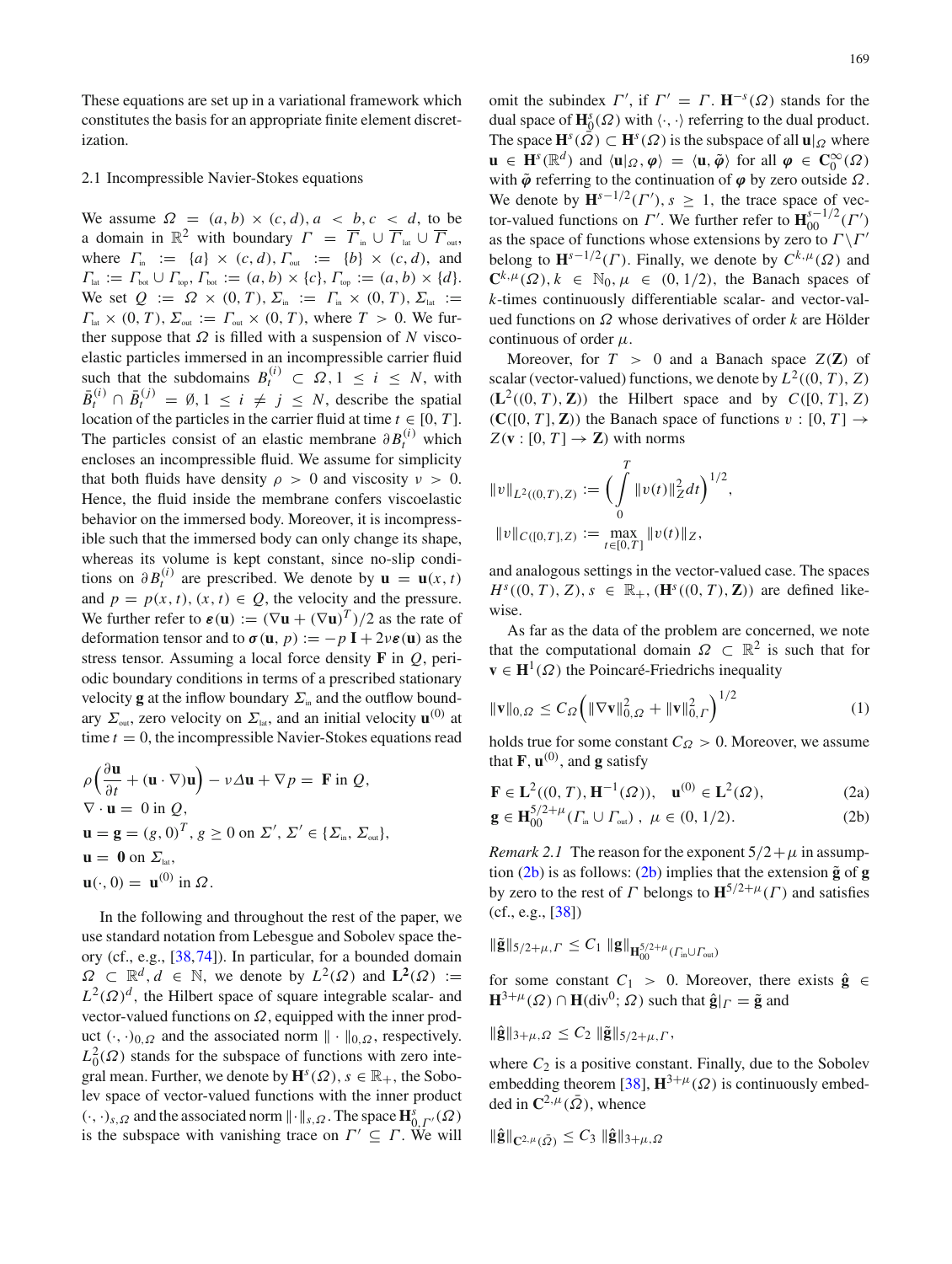for some constant  $C_3 > 0$ . Summarizing the preceding inequalities, for  $\hat{C} := C_1 C_2 C_3$  we have

<span id="page-3-5"></span>
$$
\|\hat{\mathbf{g}}\|_{\mathbf{C}^{2,\mu}(\bar{\Omega})} \leq \hat{C} \|\mathbf{g}\|_{\mathbf{H}_{00}^{5/2+\mu}(T_{\text{in}} \cup T_{\text{out}})}.
$$
\n(3)

We introduce the function spaces

 $V(0, T) := H^1((0, T), H^{-1}(\Omega)) \cap L^2((0, T), H^1(\Omega)),$  $\mathbf{W}(0, T) := \{ \mathbf{w} \in \mathbf{V}(0, T) \mid \mathbf{w} |_{\Sigma'} = \mathbf{g}, \mathbf{w} |_{\Sigma_{\text{tot}}} = \mathbf{0} \},\$  $Q(0, T) := L^2((0, T), L_0^2(\Omega)),$ 

where  $\Sigma' = \Sigma_{in} \cup \Sigma_{out}$ . The weak formulation of the Navier-Stokes equations requires the computation of ( $\mathbf{u}, p$ ) ∈  $W(0, T) \times Q(0, T)$  such that for all  $v \in H_0^1(\Omega)$  and  $w \in L_0^2(\Omega)$  there holds

<span id="page-3-3"></span>
$$
\langle \rho \frac{\partial \mathbf{u}}{\partial t}, \mathbf{v} \rangle + a(\mathbf{u}, \mathbf{v}) - b(p, \mathbf{v}) = \ell(\mathbf{v}), \tag{4a}
$$

$$
b(w, \mathbf{u}) = 0,\tag{4b}
$$

$$
\mathbf{u}(\cdot,0) = \mathbf{u}^{(0)}.\tag{4c}
$$

Here,  $a(\cdot, \cdot)$ ,  $b(\cdot, \cdot)$ , and the functional  $\ell(\cdot)$  are given by

$$
a(\mathbf{u}, \mathbf{v}) := (\rho(\mathbf{u} \cdot \nabla)\mathbf{u}, \mathbf{v})_{0,\Omega} + (\nu \nabla \mathbf{u}, \nabla \mathbf{v})_{0,\Omega} \tag{5a}
$$

$$
b(p, \mathbf{v}) := (p, \nabla \cdot \mathbf{v})_{0, \Omega}, \quad \ell(\mathbf{v}) := \langle \mathbf{F}, \mathbf{v} \rangle.
$$
 (5b)

#### 2.2 Material elasticity equations

The immersed bodies are modeled as viscoelastic bodies occupying subdomains  $B_t^{(i)}$ ,  $1 \le i \le N$ ,  $t \in [0, T]$ , such that  $B_t^{(i)} \cap B_t^{(j)} = \emptyset$ ,  $1 \le i \ne j \le N$ , with boundaries  $\partial B_t^{(i)}$ that are supposed to be non-selfintersecting closed curves. For ease of notation, we consider the case  $N = 1$  and write  $B_t$  instead of  $B_t^{(1)}$ . The generalization to  $N > 1$  is obvious. We assume that the boundary  $\partial B_0$  of the initial configuration  $B_0$  has length  $L := |\partial B_0|$  and denote by  $q \in [0, L]$ the Lagrangian coordinate labeling a material point on  $\partial B_0$ . We further refer to  $\mathbf{X}(q, t) = (X_1(q, t), X_2(q, t))^T$  as the position of that point at time  $t \in (0, T]$  such that

<span id="page-3-2"></span>
$$
\mathbf{X} \in \mathbf{H}^{1}((0, T), \mathbf{L}^{2}([0, L])) \cap \mathbf{L}^{2}((0, T), \mathbf{H}_{\text{per}}^{3}([0, L])), \quad (6)
$$

where  $\mathbf{H}_{per}^3([0, L]) := \{ \mathbf{Y} \in \mathbf{H}^3((0, L)) | \partial^k \mathbf{Y}(0) / \partial q^k =$  $\partial^{k} Y(L)/\partial q^{k}$ ,  $k = 0, 1, 2$ . We denote by

$$
\mathcal{E}^{e}(\mathbf{X}(q,t)) = \frac{\kappa_e}{2} \left( \left| \frac{\partial \mathbf{X}}{\partial q}(q,t) \right|^2 - 1 \right), \tag{7a}
$$

$$
\mathcal{E}^{b}(\mathbf{X}(q,t)) = \frac{\kappa_b}{2} \left| \frac{\partial^2 \mathbf{X}}{\partial q^2}(q,t) \right|^2, \tag{7b}
$$

the local energy densities on the immersed elastic boundary  $\partial B_t$ , where  $\kappa_e > 0$  and  $\kappa_b > 0$  denotes the elasticity coefficient with respect to elongation-compression and bending, respectively. Then,

$$
E(t) := E^{e}(t) + E^{b}(t), \quad t \in (0, T)
$$
  
\n
$$
E^{e}(t) := \int_{0}^{L} \mathcal{E}^{e}(\mathbf{X}(q, t)) dq,
$$
  
\n
$$
E^{b}(t) := \int_{0}^{L} \mathcal{E}^{b}(\mathbf{X}(q, t)) dq,
$$
  
\n(8)

is the associated total potential energy consisting of the elastic energy  $E^e(t)$  and the bending energy  $E^b(t)$ . The equilibrium configuration of the immersed body is that configuration for which the total energy is minimized. In case of an RBC one obtains the well known biconcave discoid [\[34](#page-12-35)]. The local force density **f** is given by **f**( $q$ ,  $t$ ) =  $-E'(\mathbf{X}(q, t))$ , where  $E'$ stands for the the Gâteaux derivative of *E*. We thus obtain

<span id="page-3-0"></span>
$$
\mathbf{f}(q,t) = \kappa_e \, \frac{\partial^2 \mathbf{X}}{\partial q^2} (q,t) - \kappa_b \, \frac{\partial^4 \mathbf{X}}{\partial q^4} (q,t). \tag{9}
$$

## 2.3 Interaction equations

In the classical IBM [\[56](#page-13-34)] which has been designed for finite difference discretizations, assuming  $f(\cdot, t) \in C(\partial B_t)$  and  $\mathbf{u}(\cdot, t) \in \mathbb{C}(\Omega)$  for  $t \in (0, T]$ , the interaction equations are given by

$$
\mathbf{F}(\mathbf{x}, t) = \int_{0}^{L} \mathbf{f}(q, t) \delta(\mathbf{x} - \mathbf{X}(q, t)) dq,
$$
  

$$
\frac{\partial \mathbf{X}}{\partial t}(q, t) = \int_{\Omega} \mathbf{u}(\mathbf{x}, t) \delta(\mathbf{x} - \mathbf{X}(q, t)) d\mathbf{x}.
$$

Here,  $\delta(\mathbf{x}) := \delta(x_1)\delta(x_2)$  with  $\delta(\cdot)$  denoting the Dirac delta function. In particular, the finite difference discretization requires an appropriate approximation of the Dirac delta function.

In the variational setting under consideration, there is no need to resort to Dirac delta functions. Assuming sufficient regularity of  $\mathbf{u}(\cdot, t)$  and the test function **v**, the interaction equations can be written according to

<span id="page-3-1"></span>
$$
\langle \mathbf{F}(t), \mathbf{v} \rangle = \int_{0}^{L} \mathbf{f}(q, t) \cdot \mathbf{v}(\mathbf{X}(q, t)) \, dq,\tag{10a}
$$

$$
\frac{\partial \mathbf{X}}{\partial t} = \mathbf{u}(\mathbf{X}(\cdot, t), t), \tag{10b}
$$

$$
\mathbf{X}(q,0) = \mathbf{X}^{(0)}(q), \quad q \in [0,L], \tag{10c}
$$

$$
\partial^k \mathbf{X} / \partial q^k(0, t) = \partial^k \mathbf{X} / \partial q^k(L, t), \quad k = 0, 1, 2. \tag{10d}
$$

Inserting  $(9)$  into  $(10a)$ , integrating by parts and observing  $(10d)$ , we obtain

<span id="page-3-4"></span>
$$
\langle \mathbf{F}(t), \mathbf{v} \rangle = -\kappa_e \int_0^L \frac{\partial \mathbf{X}(\cdot, t)}{\partial q} \cdot \frac{\partial}{\partial q} \mathbf{v}(\mathbf{X}(\cdot, t)) dq
$$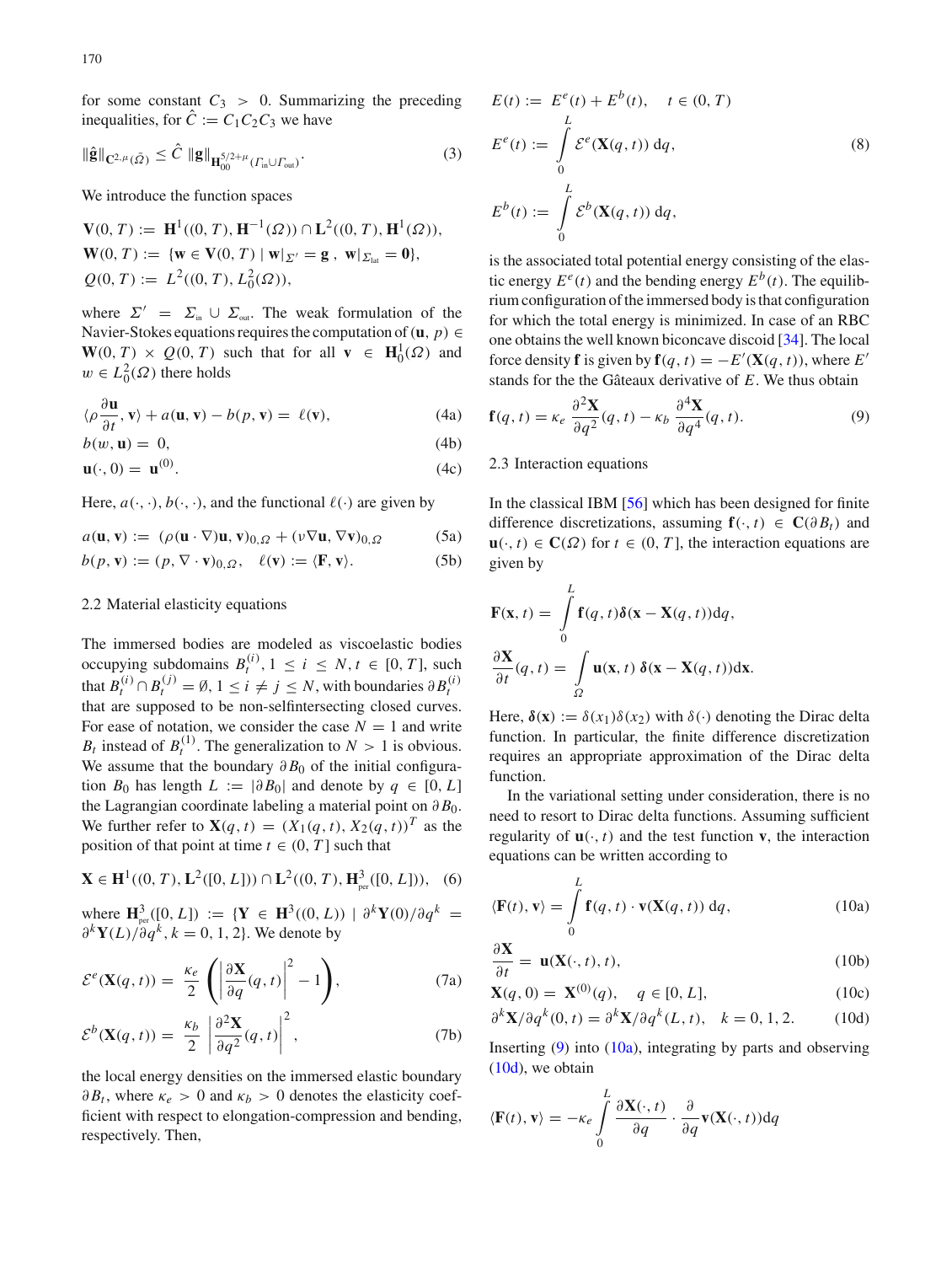$$
-\kappa_b \int_0^L \frac{\partial^2 \mathbf{X}(\cdot, t)}{\partial q^2} \cdot \frac{\partial^2}{\partial q^2} \mathbf{v}(\mathbf{X}(\cdot, t)) dq
$$
  
\n
$$
= -\kappa_e \int_0^L \frac{\partial \mathbf{X}(\cdot, t)}{\partial q} \cdot \mathbf{D}^1 \mathbf{v}(\mathbf{X}(\cdot, t)) \frac{\partial \mathbf{X}(\cdot, t)}{\partial q} dq
$$
  
\n
$$
-\kappa_b \int_0^L \frac{\partial^2 \mathbf{X}(\cdot, t)}{\partial q^2} \cdot \mathbf{D}^1 \mathbf{v}(\mathbf{X}(\cdot, t)) \frac{\partial^2 \mathbf{X}(\cdot, t)}{\partial q^2} dq
$$
  
\n
$$
-\kappa_b \int_0^L \frac{\partial^2 \mathbf{X}(\cdot, t)}{\partial q^2} \cdot \mathbf{D}^2 \mathbf{v}(\mathbf{X}(\cdot, t))
$$
  
\n
$$
\times \left(\frac{\partial \mathbf{X}(\cdot, t)}{\partial q}, \frac{\partial \mathbf{X}(\cdot, t)}{\partial q}\right) dq.
$$
 (11)

Hence, as far as the test function **v** is concerned, the pointwise restriction of **v** and its first and second derivatives to  $\partial B_t$  have to be well-defined which requires **v** to be twice continuously differentiable on  $\bar{B}_t$ . In view of the Sobolev embedding theorem [\[38](#page-12-34)], this is guaranteed, if we assume  $\mathbf{v} \in \mathbf{H}_0^1(\Omega) \cap \mathbf{H}^{3+\mu}(\bar{B}_t), t \in [0, T]$ , for some  $\mu \in (0, 1/2)$ . On the other hand, in view of  $(6)$  and  $(10b)$  the solution  $\mathbf{u} \in \mathbf{W}(0, T)$  of  $(4a)$ – $(4c)$  also has to satisfy

<span id="page-4-0"></span>
$$
\mathbf{u} \in \{\mathbf{v} \in \mathbf{W}(0, T) | \mathbf{v}(\cdot, t) \in \mathbf{H}^{3 + \mu}(\bar{B}_t), t \in [0, T] \}.
$$
 (12)

## 2.4 The variational IBM

Summarizing the results of the previous subsection, the variational form of the IBM requires the computation of ( $\mathbf{u}, p$ ) ∈  $W(0, T) \times Q(0, T)$  and **X** as in [\(6\)](#page-3-2) such that **u** satisfies [\(12\)](#page-4-0) and that for all almost all  $t \in (0, T)$  and all  $\mathbf{v} \in \mathbf{H}_0^1(\Omega) \cap$  $\mathbf{H}^{3+\mu}(\bar{B}_t), \mu > 0$ , and all  $w \in L_0^2(\Omega)$ , as well as  $q \in [0, L]$ there holds

<span id="page-4-1"></span>
$$
\left\langle \rho \frac{\partial \mathbf{u}}{\partial t}, \mathbf{v} \right\rangle + a(\mathbf{u}, \mathbf{v}) - b(p, \mathbf{v}) = \ell(\mathbf{v}), \tag{13a}
$$

$$
b(w, \mathbf{u}) = 0,\tag{13b}
$$

$$
\mathbf{u}(\cdot,0) = \mathbf{u}^{(0)},\tag{13c}
$$

$$
\ell(\mathbf{v}) = \langle \mathbf{F}(t), \mathbf{v} \rangle, \tag{13d}
$$

$$
\frac{\partial \mathbf{x}}{\partial t} = \mathbf{u}(\mathbf{X}(\cdot, t), t), \tag{13e}
$$

$$
\mathbf{X}(q,0) = \mathbf{X}^{(0)}(q),\tag{13f}
$$

$$
\partial^{k} \mathbf{X} / \partial q^{k}(0, t) = \partial^{k} \mathbf{X} / \partial q^{k}(L, t),
$$
  
\n
$$
k = 0, 1, 2.
$$
 (13g)

Here,  $\langle \mathbf{F}(t), \mathbf{v} \rangle$  is given by [\(11\)](#page-3-4) and  $\mathbf{X}^{(0)}$  describes the initial configuration  $\partial B_0$  of the immersed boundary.

In case **u** ∈ **H**<sup>1</sup>((0, *T*), **H**<sup>-1</sup>(Ω)) ∩ **L**<sup>2</sup>((0, *T*), **H**<sub>0</sub><sup>1</sup>(Ω)) and in the absence of a bending energy, a stability result in terms of an energy estimate has been established in [\[12](#page-12-1)]. We will derive such an energy estimate for the problem set<span id="page-4-5"></span>ting under consideration which requires a restriction on the inflow/outflow velocity.

**Theorem 2.1** *Let us suppose that the data of the problem* [\(13a\)](#page-4-1)*–*[\(13g\)](#page-4-1) *satisfy* [\(2a\)](#page-2-0)*,* [\(2b\)](#page-2-0) *and the additional assumption*  $\|\mathbf{g}\|_{\mathbf{H}_{00}^{5/2+\mu}(\Gamma')} \leq (8 \rho \hat{C} C_{\Omega}^2)^{-1}$  $(14)$ 

<span id="page-4-4"></span>*where*  $\Gamma' := \Gamma_{\text{in}} \cup \Gamma_{\text{out}}$  *and the positive constants*  $\hat{C}$ *, C*<sub> $\Omega$ </sub> are *from* [\(1\)](#page-2-1), [\(3\)](#page-3-5)*. Moreover, assume that the triple*  $(\mathbf{u}, p, \mathbf{X})$  *satisfies* [\(6\)](#page-3-2)*,* [\(12\)](#page-4-0)*, and* [\(13a\)](#page-4-1)*–*[\(13g\)](#page-4-1)*. Then, there exists a positive constant C*, *depending on*  $\rho$ ,  $\nu$ ,  $\kappa_e$ ,  $\kappa_b$ ,  $\hat{C}$ , and  $C_{\Omega}$  such that *there holds*

<span id="page-4-3"></span>
$$
\frac{\rho}{4} ||\mathbf{u}(\cdot, t)||_{0,\Omega}^{2} + \frac{\nu}{4} \int_{0}^{t} ||\nabla \mathbf{u}(\cdot, t)||_{0,\Omega}^{2} d\tau \n+ \frac{\kappa_{e}}{2} \left\| \frac{\partial \mathbf{X}(\cdot, t)}{\partial q} \right\|_{0,[0,L]}^{2} + \frac{\kappa_{b}}{2} \left\| \frac{\partial^{2} \mathbf{X}(\cdot, t)}{\partial q^{2}} \right\|_{0,[0,L]}^{2} \n\leq C \left( ||\mathbf{g}||_{\mathbf{H}_{00}^{5/2+\mu}(\Gamma')} + t ||\mathbf{g}||_{\mathbf{H}_{00}^{5/2+\mu}(\Gamma')} (1 + ||\mathbf{g}||_{0,\Gamma'}^{2}) \n+ ||\mathbf{u}^{(0)}||_{0,\Omega}^{2} + \left\| \frac{\partial \mathbf{X}^{(0)}}{\partial q} \right\|_{0,[0,L]}^{2} \n+ \left\| \frac{\partial^{2} \mathbf{X}^{(0)}}{\partial q^{2}} \right\|_{0,[0,L]}^{2} + \int_{0}^{t} \left\| \frac{\partial \mathbf{X}(\cdot, \tau)}{\partial q} \right\|_{0,[0,L]}^{2} d\tau \n+ \int_{0}^{t} \left\| \frac{\partial^{2} \mathbf{X}(\cdot, \tau)}{\partial q^{2}} \right\|_{0,[0,L]}^{2} d\tau \right). \tag{15}
$$

*Proof* We recall the definition of  $\hat{\mathbf{g}} \in \mathbf{H}^{3+\mu}(\Omega) \cap \mathbf{H}(\text{div}^0)$ ,  $\Omega$ ) in Remark [2.1](#page-2-2) and choose **v** = **u**(·,  $\tau$ ) –  $\hat{\mathbf{g}}$  in [\(13a\)](#page-4-1)–[\(13g\)](#page-4-1). Integrating over [0, *t*], it follows that

<span id="page-4-2"></span>
$$
\int_{0}^{t} \left\langle \rho \frac{\partial \mathbf{u}}{\partial \tau}, \mathbf{u} - \hat{\mathbf{g}} \right\rangle d\tau + \int_{0}^{t} a(\mathbf{u}, \mathbf{u} - \hat{\mathbf{g}}) d\tau \n+ \frac{\kappa_{e}}{2} \left\| \frac{\partial \mathbf{X}(\cdot, t)}{\partial q} \right\|_{0, [0, L]}^{2} + \frac{\kappa_{b}}{2} \left\| \frac{\partial^{2} \mathbf{X}(\cdot, t)}{\partial q^{2}} \right\|_{0, [0, L]}^{2} \n= \frac{\kappa_{e}}{2} \left\| \frac{\partial \mathbf{X}(\cdot, 0)}{\partial q} \right\|_{0, [0, L]}^{2} + \frac{\kappa_{b}}{2} \left\| \frac{\partial^{2} \mathbf{X}(\cdot, 0)}{\partial q^{2}} \right\|_{0, [0, L]}^{2} \n+ \kappa_{e} \int_{0}^{t} \left( \frac{\partial \mathbf{X}}{\partial q}, \mathbf{D}^{1} \hat{\mathbf{g}}(\mathbf{X}(\cdot, \tau)) \frac{\partial \mathbf{X}}{\partial q} \right)_{0, [0, L]} d\tau \n+ \kappa_{b} \int_{0}^{t} \left( \frac{\partial^{2} \mathbf{X}}{\partial q^{2}}, \mathbf{D}^{1} \hat{\mathbf{g}}(\mathbf{X}(\cdot, \tau)) \frac{\partial^{2} \mathbf{X}}{\partial q^{2}} \right)_{0, [0, L]} d\tau \n+ \kappa_{b} \int_{0}^{t} \left( \frac{\partial^{2} \mathbf{X}}{\partial q^{2}}, \mathbf{D}^{2} \hat{\mathbf{g}}(\mathbf{X}(\cdot, \tau)) \left( \frac{\partial \mathbf{X}}{\partial q}, \frac{\partial \mathbf{X}}{\partial q} \right) \right)_{0, [0, L]} d\tau.
$$
\n(16)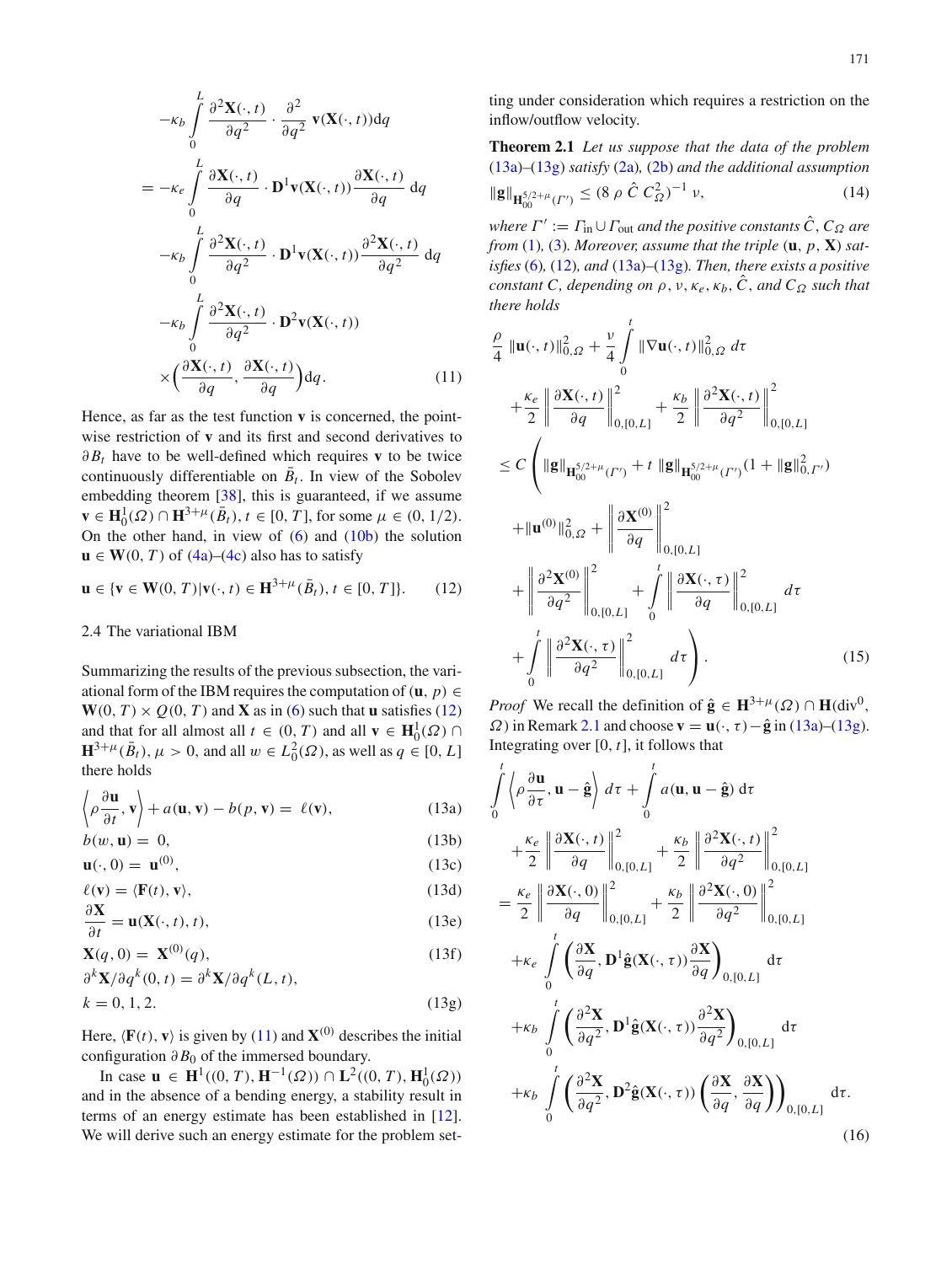Using the Cauchy-Schwarz inequality and Young's inequality, the first term on the left-hand side in [\(16\)](#page-4-2) can be bounded from below according to

<span id="page-5-2"></span>
$$
\int_{0}^{t} \left\langle \rho \frac{\partial \mathbf{u}}{\partial \tau}, \mathbf{u} - \hat{\mathbf{g}} \right\rangle d\tau \geq \frac{\rho}{4} \|\mathbf{u}(\cdot, t)\|_{0, \Omega}^{2}
$$

$$
-\rho \|\mathbf{u}(\cdot, 0)\|_{0, \Omega}^{2} - \frac{3}{2} \rho \|\hat{\mathbf{g}}\|_{0, \Omega}^{2}.
$$
 (17)

By means of the same inequalities as well as the Poincaré-Friedrichs inequality  $(1)$ , for the second term on the left-hand side in  $(16)$  we obtain

<span id="page-5-1"></span>
$$
\int_{0}^{t} a(\mathbf{u}, \mathbf{u} - \hat{\mathbf{g}}) d\tau
$$
\n
$$
\geq \left(\frac{v}{2} - 2 \rho C_{\Omega}^{2} \|\hat{\mathbf{g}}\|_{C^{2,\mu}(\bar{\Omega})}\right) \int_{0}^{t} \|\nabla \mathbf{u}(\cdot, \tau)\|_{0,\Omega}^{2} d\tau
$$
\n
$$
-2 \rho C_{\Omega}^{2} \|\hat{\mathbf{g}}\|_{C^{2,\mu}(\bar{\Omega})} \int_{0}^{t} \|\mathbf{u}(\cdot, \tau)\|_{0,\Gamma}^{2} d\tau - \frac{v}{2} t \|\nabla \hat{\mathbf{g}}\|_{0,\Omega}^{2}.
$$
\n(18)

The energy estimate  $(15)$  now follows by using  $(3)$ ,  $(14)$  in [\(18\)](#page-5-1) and [\(3\)](#page-3-5) in [\(17\)](#page-5-2) as well as for the terms on the right-hand side in  $(16)$ .

#### <span id="page-5-0"></span>**3 Finite element immersed boundary method**

## 3.1 Discretization in space

The finite element immersed boundary method (FE-IBM) is based on the a finite element discretization of the variational formulation of the IBM as given by  $(13a)$ – $(13f)$ . We assume  $T_h(\Omega)$  to be a simplicial triangulation of  $\Omega$  that aligns with the partition of *Γ*. For  $D \subseteq \overline{\Omega}$ , we refer to  $\mathcal{T}_h(D)$  as the union of triangles that have nonzero intersection with *D*, i.e.,

<span id="page-5-3"></span>
$$
\mathcal{T}_h(D) = \bigcup \{ K \in \mathcal{T}_h(\Omega) \mid K \cap D \neq \emptyset \}. \tag{19}
$$

For  $K \in \mathcal{T}_h(\Omega)$ , we denote by |K| the area of K and by *h*<sub>K</sub> the diameter of *K*. We set *h* := max{*h*<sub>K</sub> | *K*  $\in$  *T*<sub>*h*</sub>( $\Omega$ )}. Further,  $P_k(K)$ ,  $k \in \mathbb{N}$ , refers to the set of polynomials of degree  $\leq k$  on *K*. We suppose that  $\mathcal{T}_h(\Omega)$  is quasi-uniform, i.e., there exist constants  $0 < c<sub>Q</sub> \leq C<sub>Q</sub>$  that only depend on the local geometry of the triangulation such that

<span id="page-5-4"></span>
$$
c_{Q}h \le h_K \le C_{Q}h, \quad K \in \mathcal{T}_h(\Omega). \tag{20}
$$

For the spatial discretization of the weak formulation [\(4a\)](#page-3-3), [\(4b\)](#page-3-3) of the incompressible Navier-Stokes equations we use P2-P1 Taylor-Hood elements [\[17,](#page-12-36)[25\]](#page-12-37), i.e., we define

 $\mathbf{V}_h := {\mathbf{v}_h \in \mathbf{C}(\bar{\Omega}) |\mathbf{v}_h|_K \in P_2(K)^2, K \in \mathcal{T}_h(\Omega)},$  $Q_h := \{w_h \in C(\bar{\Omega}) |w_h|_K \in P_1(K), K \in T_h(\Omega) \} \cap L_0^2(\Omega),$ 

and set  $V_{h,0} := V_h \cap C_0(\overline{\Omega})$ . The finite element spaces  $V_h$ and  $Q_h$  are spanned by the canonically specified nodal basis functions.

Assuming  $\mathbf{g}_h$  to be the quadratic spline interpoland of **g** with respect to  $T_h(\Omega)|_{\Gamma'}, \Gamma' = \Gamma_{\text{in}}$  resp.  $\Gamma' = \Gamma_{\text{out}}$ , we set

$$
\mathbf{W}_h(0, T) := \{ \mathbf{w}_h \in \mathbf{C}([0, T], \mathbf{C}(\bar{\Omega})) \mid \mathbf{w}_h(\cdot, t) \in \mathbf{V}_h, \\ \mathbf{w}_h(\cdot, t)|_{\Gamma'} = \mathbf{g}_h(\cdot), t \in [0, T], \mathbf{w}_h|_{\Sigma_{\text{lat}}} = \mathbf{0} \}, \\ Q_h(0, T) := \{ w_h \in C([0, T]; C(\bar{\Omega})) \mid w_h(\cdot, t)|_T \in Q_h, \\ t \in [0, T] \}.
$$

The discretization of the immersed boundary is done with respect to a partition

$$
\mathcal{T}_{\Delta q} := \{0 =: q_0 < q_1 < \cdots < q_M := L\}, \quad M \in \mathbb{N},
$$

of the interval [0, *L*] into subintervals  $I_i := [q_{i-1}, q_i]$ ,  $1 \leq i \leq M$ , of length  $\Delta q_i := q_i - q_{i-1}$  with  $\Delta q :=$  $\max\{\Delta q_i | 1 \le i \le M\}$ . We approximate **X** from [\(6\)](#page-3-2) by periodic cubic splines and thus define

$$
\mathbf{S}_h := \{ \mathbf{Y}_h \in \mathbf{C}^2([0, L]; \Omega) \mid \mathbf{Y}_h|_{I_i} \in P_3(I_i)^2, 1 \le i \le M, \ \mathbf{Y}_h^{(k)}(q_0) = \mathbf{Y}_h^{(k)}(q_M), \quad k = 0, 1, 2 \},
$$

where  $P_3(I_i)$  stands for the set of polynomials of degree  $\leq 3$ on  $I_i$ . For  $Y_h \in S_h$ , we set  $Y_i := Y_h(q_i)$ ,  $0 \le i \le M$ . We further refer to  $\mathbf{D}_{\Delta q}^{\pm} \mathbf{Y}_i$  as the forward and backward difference operator as given by

$$
\mathbf{D}_{\Delta q}^+ \mathbf{Y}_i := \frac{\mathbf{Y}_{i+1} - \mathbf{Y}_i}{\Delta q_{i+1}}, \quad \mathbf{D}_{\Delta q}^- \mathbf{Y}_i := \frac{\mathbf{Y}_i - \mathbf{Y}_{i-1}}{\Delta q_i}, \tag{21}
$$

and to

$$
\mathbf{D}_{\Delta q}^2 \mathbf{Y}_i := \mathbf{D}_{\Delta q}^+ \mathbf{D}_{\Delta q}^- \mathbf{Y}_i
$$
 (22)

as the associated second order difference operator.

The discrete immersed body occupies subdomains  $B_{h,t}$  $\subset$  Ω, *t* ∈ [0, *T*], with boundaries  $\partial B_{h,t}$  that are  $C^2$  curves described by the periodic cubic spline  $\mathbf{X}_h(\cdot, t) \in \mathbf{S}_h$ .

## 3.2 Discrete elastic energy and discrete interaction equations

We define the total discrete energy by means of

$$
E_h(t) := E_h^e(t) + E_h^b(t),
$$
\n(23)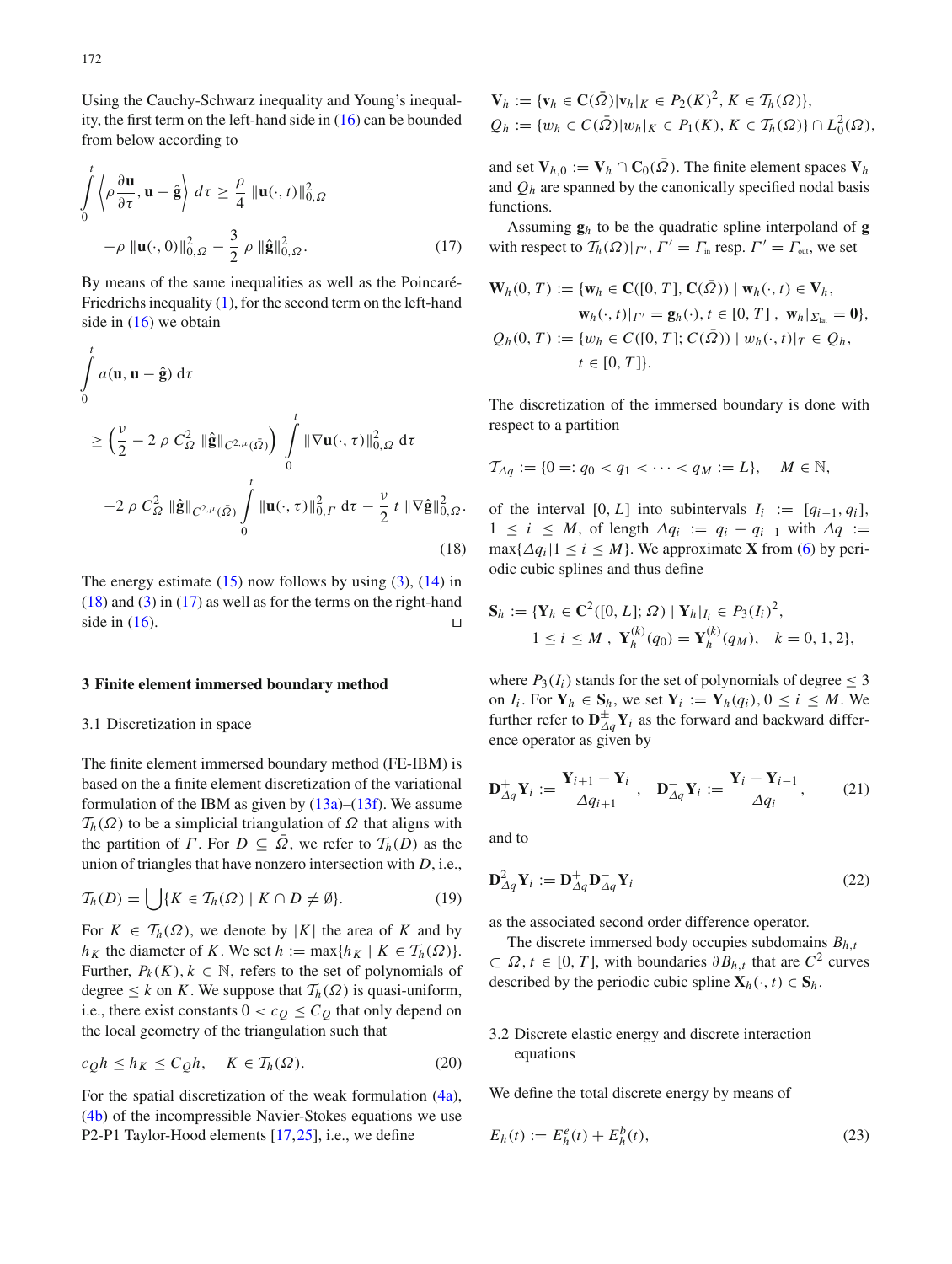where the discrete energy  $E_h^e(t)$  due to elongation/compression and the discrete bending energy  $E_h^b(t)$  are given by

<span id="page-6-0"></span>
$$
E_h^e(t) = \frac{\kappa_e}{2} \int\limits_0^L \left( \left| \frac{\partial \mathbf{X}_h}{\partial q}(q, t) \right|^2 - 1 \right) \mathrm{d}q, \tag{24a}
$$

$$
E_h^b(t) = \frac{\kappa_b}{2} \sum_{i=1}^M \int_{q_{i-1}}^{q_i} \left| \frac{\partial^2 \mathbf{X}_h}{\partial q^2}(q, t) \right|^2 dq.
$$
 (24b)

Observing that  $\partial^3 \mathbf{X}_h(q, t) / \partial q^3$  is constant on  $I_i$ , the discrete interaction equation takes the form

<span id="page-6-1"></span>
$$
\langle \mathbf{F}_h(t), \mathbf{v}_h \rangle_h = -\kappa_e \int_0^L \frac{\partial \mathbf{X}_h}{\partial q} \cdot \frac{\partial}{\partial q} \mathbf{v}_h(\mathbf{X}_h(q, t)) dq
$$
  
+ $\kappa_b \sum_{i=1}^M \int_{q_{i-1}}^{q_i} \frac{\partial^3 \mathbf{X}_h}{\partial q^3} \cdot \frac{\partial}{\partial q} \mathbf{v}_h(\mathbf{X}_h(q, t)) dq$   
= $-\kappa_e \int_0^L \frac{\partial \mathbf{X}_h(q, t)}{\partial q} \cdot \nabla \mathbf{v}_h(\mathbf{X}_h(q, t)) \frac{\partial \mathbf{X}_h}{\partial q} dq$   
+ $\kappa_b \sum_{i=1}^M \frac{\partial^3 \mathbf{X}_h}{\partial q^3} \Big|_{I_i} \cdot \int_{q_{i-1}}^{q_i} \nabla \mathbf{v}_h(\mathbf{X}_h(q, t)) \frac{\partial \mathbf{X}_h}{\partial q} dq,$   
(25)

which is a discrete approximation of  $(10a)$ .

*Remark* 3.1 If we approximate  $\partial B_{h,t}$  by a closed polygon with vertices in  $\mathbf{X}_i(t)$ ,  $1 \leq i \leq M$ , the second derivatives  $\partial^2 \mathbf{X}_i(t)/\partial q^2$  by the central difference quotients  $D_{\Delta q}^2$ **X***i*(*t*) and the integrals in [\(24b\)](#page-6-0) by the trapezoidal rule, we obtain an approximation of the discrete bending energy according to

$$
E_h^b(t) \approx \frac{\kappa_b}{2} \sum_{i=1}^M |\mathbf{D}_{\Delta q}^2 \mathbf{X}_i(t)|^2 \Delta q_i,
$$

where  $X_{M+i} := X_i$ ,  $1 \le i \le 2$ , and  $X_{-1} := X_{M-1}$ . In case  $\Delta q_i = \Delta q, 1 \leq i \leq M$ , a simple calculation reveals

$$
|\mathbf{D}_{\Delta q}^2 \mathbf{X}_i(t)|^2 = (\Delta q)^{-4} |(\mathbf{X}_{i+1} - \mathbf{X}_i)(t)| |(\mathbf{X}_i - \mathbf{X}_{i-1})(t)|
$$
  
 
$$
\cdot \left( \frac{|(\mathbf{X}_{i+1} - \mathbf{X}_i)(t)|}{|(\mathbf{X}_i - \mathbf{X}_{i-1})(t)|} + \frac{|(\mathbf{X}_i - \mathbf{X}_{i-1})(t)|}{|(\mathbf{X}_{i+1} - \mathbf{X}_i)(t)|} - 2\cos(\alpha_i(t)) \right),
$$

where  $\alpha_i(t)$  is the angle formed by the vectors  $(\mathbf{X}_{i+1}-\mathbf{X}_i)(t)$ and  $(X_i - X_{i-1})(t)$ , i.e.,

$$
\cos(\alpha_i(t)) = \frac{(\mathbf{X}_{i+1} - \mathbf{X}_i)(t) \cdot (\mathbf{X}_i - \mathbf{X}_{i-1})(t)}{|(\mathbf{X}_{i+1} - \mathbf{X}_i)(t)||(\mathbf{X}_i - \mathbf{X}_{i-1})(t)|}.
$$

Assuming  $|(\mathbf{X}_{i+1} - \mathbf{X}_i)(t)| \approx |(\mathbf{X}_i - \mathbf{X}_{i-1})(t)|$  and using  $\sin^2(\alpha_i(t)/2) = (1 - \cos(\alpha_i(t)))/2$ , it follows that

$$
|\mathbf{D}_{\Delta q}^2 \mathbf{X}_i(t)|^2 \approx 4(\Delta q)^{-4} |(\mathbf{X}_{i+1} - \mathbf{X}_i)(t)|
$$

$$
|(\mathbf{X}_i - \mathbf{X}_{i-1})(t)| \sin^2(\alpha_i(t)/2).
$$

Hence, introducing local bending rigidities

$$
\kappa_b^{(i)} := \kappa_b \, \frac{|(\mathbf{X}_{i+1} - \mathbf{X}_i)(t)|}{\Delta q} \, \frac{|(\mathbf{X}_i - \mathbf{X}_{i-1})(t)|}{\Delta q} \, \cos^2(\alpha_i(t)/2),
$$

we obtain

$$
E_h^b(t) \approx \frac{1}{2} \sum_{i=1}^M \kappa_b^{(i)} \left(\frac{\tan(\alpha_i(t)/2)}{2\Delta q}\right)^2 \Delta q,\tag{26}
$$

which is a frequently used approximation of the discrete bending energy (cf., e.g., [\[78](#page-13-30),[83\]](#page-13-39)).

#### 3.3 FE-immersed boundary method

The FE-IBM requires the computation of

$$
(\mathbf{u}_h, p_h) \in \mathbf{W}_h(0, T) \times Q_h(0, T)
$$

and  $\mathbf{X}_h \in \mathbb{C}^1([0, T], \mathbf{S}_h)$  such that for all almost all  $t \in$  $(0, T)$  and all  $\mathbf{v}_h \in \mathbf{V}_{h,0}$ ,  $w_h \in Q_h$  there holds

<span id="page-6-3"></span>
$$
\left\langle \rho \frac{\partial \mathbf{u}_h}{\partial t}, \mathbf{v}_h \right\rangle + a(\mathbf{u}_h, \mathbf{v}_h) - b(p_h, \mathbf{v}_h) = \ell_h(\mathbf{v}_h), \qquad (27a)
$$

$$
b(w_h, \mathbf{u}_h) = 0,\tag{27b}
$$

$$
\ell_h(\mathbf{v}_h) := \langle \mathbf{F}_h(t), \mathbf{v}_h \rangle_h,
$$
  
\n
$$
\frac{\partial \mathbf{X}_h}{\partial t} = \langle \mathbf{X}_h(t), \mathbf{Y}_h(t), \cdot \rangle_h,
$$
\n(27d)

$$
\frac{\partial \mathbf{x}_h}{\partial t} = \mathbf{u}_h(\mathbf{X}_h(\cdot, t), t), \tag{27d}
$$

$$
\mathbf{u}_h(\cdot,0) = \mathbf{u}_h^{(0)}, \ \mathbf{X}_h(\cdot,0) = \mathbf{X}_h^{(0)}(\cdot). \tag{27e}
$$

Here,  $\langle \mathbf{F}_h(t), \mathbf{v}_h \rangle_h$  is given by [\(25\)](#page-6-1),  $\mathbf{u}_h^{(0)}$  $h_h^{(0)}$  stands for the **L**<sup>2</sup>-projection of **u**<sup>(0)</sup> onto **V**<sub>*h*</sub> and **X**<sub>*h*</sub><sup>(0)</sup>  $h_h^{(0)}$  represents the initial configuration  $\partial B_{h,0}$ .

The following result represents the discrete counterpart of the energy norm estimate provided by Theorem [2.1.](#page-4-5) Recalling the definition of  $\hat{\mathbf{g}} \in \mathbf{H}^{3+\mu}(\Omega) \subset \mathbf{C}^{2,\mu}(\bar{\Omega})$  in Remark [2.1,](#page-2-2) we define  $\hat{\mathbf{g}}_h$  as the biquadratic spline interpoland of  $\hat{\mathbf{g}}$  with respect to the triangulation  $\mathcal{T}_h(\Omega)$  such that  $\nabla \cdot \hat{\mathbf{g}}_h = 0$ . In particular, there exist constants  $C_{S,k} > 0, k \in$ {0, 1, 2}, such that

<span id="page-6-2"></span>
$$
\max_{\mathbf{x}\in\bar{\Omega}}|\mathbf{D}^k\hat{\mathbf{g}}_h(\mathbf{x})|\leq C_{S,k}\|\mathbf{g}\|_{\mathbf{H}_{00}^{5/2+\mu}(\Gamma_{\text{in}}\cup\Gamma_{\text{out}})}.\tag{28}
$$

<span id="page-6-4"></span>**Theorem 3.1** *In addition to the assumptions* [\(2a\)](#page-2-0)*,* [\(2b\)](#page-2-0) *on the data suppose that*

$$
\|\mathbf{g}\|_{\mathbf{H}_{00}^{5/2+\mu}(\Gamma')} \le \frac{\nu}{8 \; \rho \; C_{S,1} \; C_{\Omega}^2} \tag{29}
$$

*where*  $\Gamma' := \Gamma_{\text{in}} \cup \Gamma_{\text{out}}$  *and the positive constants*  $C_{\Omega}$ , *CS*,<sup>1</sup> *are from* [\(1\)](#page-2-1)*,* [\(28\)](#page-6-2)*. Moreover, assume that the triple*

$$
(\mathbf{u}_h, p_h, \mathbf{X}_h) \in \mathbf{W}_h(0, T) \times Q_h(0, T) \times \mathbf{C}^1([0, T]; \mathbf{S}_h)
$$

*satisfies* [\(27a\)](#page-6-3)*–*[\(27e\)](#page-6-3)*. Then, there exists a positive constant C*, *depending on*  $\rho$ ,  $\nu$ ,  $\kappa_e$ ,  $\kappa_b$ ,  $C_{\Omega}$ , and  $C_{S,k}$ ,  $0 \le k \le 2$ , *such that there holds*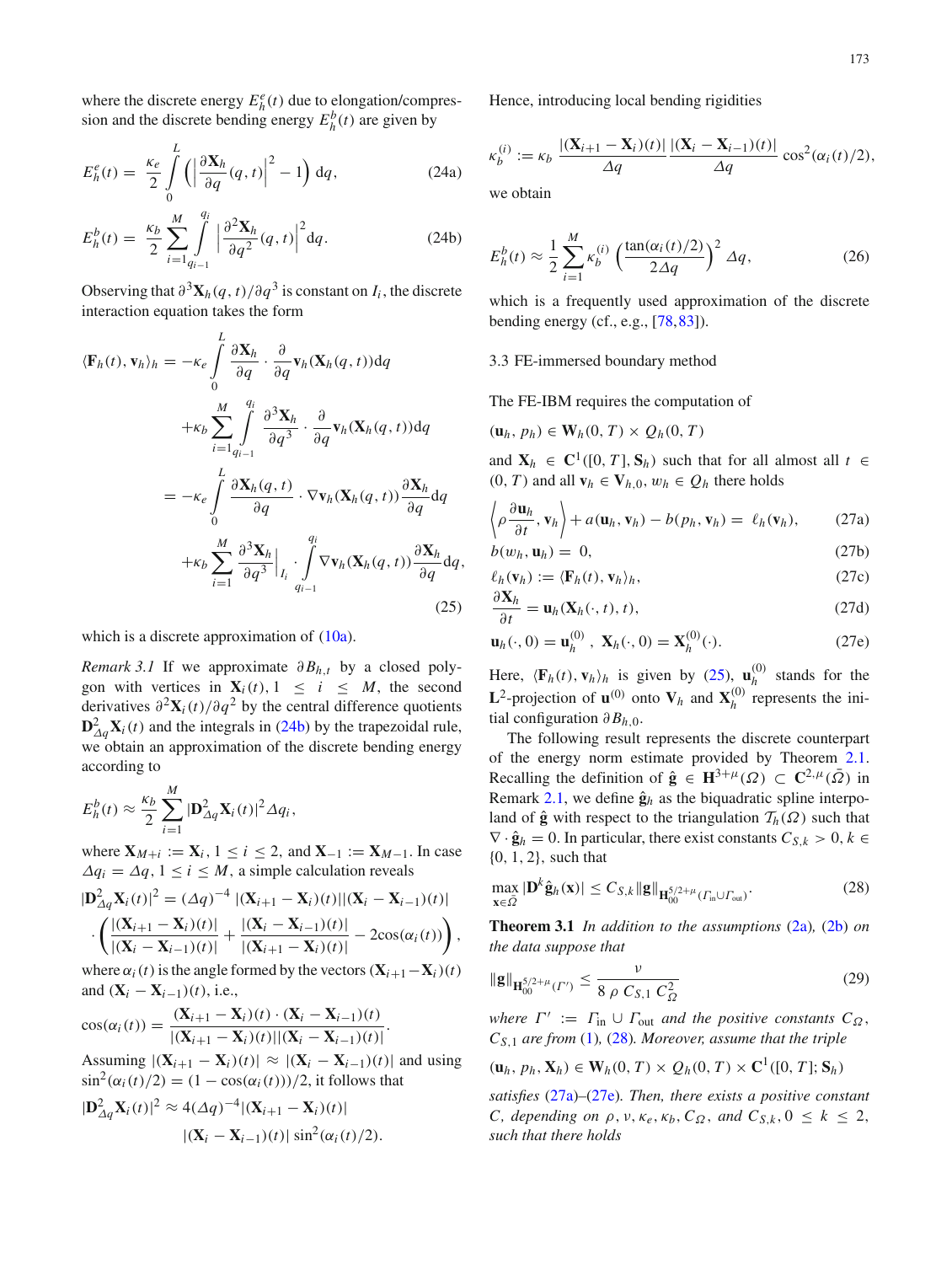<span id="page-7-2"></span>
$$
\frac{\rho}{4} \|\mathbf{u}_{h}(\cdot,t)\|_{0,\Omega}^{2} + \frac{\nu}{4} \int_{0}^{t} \|\nabla \mathbf{u}_{h}(\cdot,t)\|_{0,\Omega}^{2} d\tau \n+ \frac{\kappa_{e}}{2} \left\| \frac{\partial \mathbf{X}_{h}(t)}{\partial q} \right\|_{0,[0,L]}^{2} + \frac{\kappa_{b}}{2} \left\| \frac{\partial^{2} \mathbf{X}_{h}(t)}{\partial q^{2}} \right\|_{0,[0,L]}^{2} \n\leq C \left( (1+t) \|\mathbf{g}\|_{\mathbf{H}_{00}^{5/2+\mu}(\Gamma')} (1 + \|\mathbf{g}\|_{0,\Gamma'}^{2}) + \|\mathbf{u}^{(0)}\|_{0,\Omega}^{2} \n+ \left\| \frac{\partial \mathbf{X}_{h}^{(0)}}{\partial q} \right\|_{0,[0,L]}^{2} + \left\| \frac{\partial^{2} \mathbf{X}_{h}^{(0)}}{\partial q^{2}} \right\|_{0,[0,L]}^{2} \n+ \int_{0}^{t} \left\| \frac{\partial \mathbf{X}_{h}(\tau)}{\partial q} \right\|_{0,[0,L]}^{2} d\tau + \int_{0}^{t} \left\| \frac{\partial^{2} \mathbf{X}_{h}(\tau)}{\partial q^{2}} \right\|_{0,[0,L]}^{2} d\tau \right). \tag{30}
$$

*Proof* Choosing  $\mathbf{v}_h = \mathbf{u}_h(\cdot, \tau) - \hat{\mathbf{g}}_h$  in [\(27a\)](#page-6-3)–[\(27e\)](#page-6-3), integrating over  $[0, t]$ , and using  $(27d)$ , we obtain

<span id="page-7-1"></span>
$$
\int_{0}^{t} \langle \rho \frac{\partial \mathbf{u}_{h}}{\partial \tau}, \mathbf{u}_{h} - \hat{\mathbf{g}}_{h} \rangle d\tau + \int_{0}^{t} a(\mathbf{u}_{h}, \mathbf{u}_{h} - \hat{\mathbf{g}}_{h}) d\tau \n+ \frac{\kappa_{e}}{2} \left\| \frac{\partial \mathbf{X}_{h}(t)}{\partial q} \right\|_{0, [0, L]}^{2} + \frac{\kappa_{b}}{2} \left\| \frac{\partial^{2} \mathbf{X}_{h}(t)}{\partial q^{2}} \right\|_{0, [0, L]}^{2} \n= \frac{\kappa_{e}}{2} \left\| \frac{\partial \mathbf{X}_{h}^{(0)}}{\partial q} \right\|_{0, [0, L]}^{2} + \frac{\kappa_{b}}{2} \left\| \frac{\partial^{2} \mathbf{X}_{h}^{(0)}}{\partial q^{2}} \right\|_{0, [0, L]}^{2} \n+ \kappa_{e} \int_{0}^{t} \int_{0}^{L} \frac{\partial \mathbf{X}_{h}}{\partial q} \cdot \mathbf{D}^{1} \hat{\mathbf{g}}_{h}(\mathbf{X}_{h}(q, \tau)) \frac{\partial \mathbf{X}_{h}}{\partial q} dq d\tau \n+ \kappa_{b} \int_{0}^{t} \int_{0}^{L} \frac{\partial^{2} \mathbf{X}_{h}}{\partial q^{2}} \cdot \mathbf{D}^{1} \hat{\mathbf{g}}_{h}(\mathbf{X}_{h}(q, \tau)) \frac{\partial^{2} \mathbf{X}_{h}}{\partial q^{2}} dq d\tau \n+ \kappa_{b} \int_{0}^{t} \int_{0}^{L} \frac{\partial^{2} \mathbf{X}_{h}}{\partial q^{2}} \cdot \mathbf{D}^{2} \hat{\mathbf{g}}_{h}(\mathbf{X}_{h}(q, \tau)) \left( \frac{\partial \mathbf{X}_{h}}{\partial q}, \frac{\partial \mathbf{X}_{h}}{\partial q} \right) dq d\tau \n+ \kappa_{b} \int_{0}^{t} \int_{0}^{L} \frac{\partial^{2} \mathbf{X}_{h}}{\partial q^{2}} \cdot \mathbf{D}^{2} \hat{\mathbf{g}}_{h}(\mathbf{X}_{h}(q, \tau)) \left( \frac{\partial \mathbf{X}_{h}}{\partial q}, \frac{\partial \mathbf{X}_{h}}{\partial
$$

Using the Cauchy-Schwarz inequality and Young's inequality, the first term on the left-hand side in [\(31\)](#page-7-1) can be bounded from below according to

$$
\int_{0}^{t} \left\langle \rho \frac{\partial \mathbf{u}_h}{\partial \tau}, \mathbf{u}_h - \hat{\mathbf{g}}_h \right\rangle d\tau \ge \frac{\rho}{4} ||\mathbf{u}_h(\cdot, t)||_{0,\Omega}^2
$$

$$
-\rho ||\mathbf{u}_h(\cdot, 0)||_{0,\Omega}^2 - \frac{3}{2} \rho ||\hat{\mathbf{g}}_h||_{0,\Omega}^2.
$$
(32)

By means of the same inequalities as well as the Poincaré-Friedrichs inequality [\(1\)](#page-2-1) and [\(28\)](#page-6-2), for the second term on the left-hand side in [\(31\)](#page-7-1) we obtain

$$
\int_{0}^{t} a(\mathbf{u}_{h}, \mathbf{u}_{h} - \hat{\mathbf{g}}_{h}) d\tau \geq -\frac{\nu}{2} t \|\nabla \hat{\mathbf{g}}_{h}\|_{0,\Omega}^{2}
$$
\n
$$
+ \left(\frac{\nu}{2} - 2 \rho C_{S,1} C_{\Omega}^{2} \|\mathbf{g}\|_{\mathbf{H}_{00}^{5/2+\mu}(\Gamma')} \right) \int_{0}^{t} \|\nabla \mathbf{u}_{h}(\cdot, \tau)\|_{0,\Omega}^{2} d\tau
$$
\n
$$
-2 \rho C_{S,1} C_{\Omega}^{2} \|\mathbf{g}\|_{\mathbf{H}_{00}^{5/2+\mu}(\Gamma')} \int_{0}^{t} \|\mathbf{u}_{h}(\cdot, \tau)\|_{0,\Gamma}^{2} d\tau. \tag{33}
$$

The energy estimate  $(30)$  now follows by similar arguments as in the proof of Theorem [3.1.](#page-6-4)  $\square$ 

## <span id="page-7-0"></span>**4 Discretization in time**

For the discretization in time we consider an equidistant partition

$$
\mathcal{T}_{\Delta t} := \{0 =: t_0 < t_1 < \cdots < t_N := T\}, \quad N \in \mathbb{N},
$$

of the time interval [0, *T*] into subintervals of length  $\Delta t$  := *T*/*N*. We use the forward Euler/backward Euler finite element immersed boundary method (FE/BE FE-IBM) from [\[12](#page-12-1)] in the sense that we discretize  $(27a)-(27c)$  $(27a)-(27c)$  $(27a)-(27c)$  in time by the backward Euler method, whereas we discretize [\(27d\)](#page-6-3), [\(27e\)](#page-6-3) by the forward Euler scheme. Hence, the FE/BE FE-IBM reads as follows:

Given  $\mathbf{u}_h^{(0)}$  $\mathbf{V}_h$ <sup>(0)</sup> ∈  $\mathbf{V}_h$  and  $\mathbf{X}_h^{(0)}$  $S_h^{(0)} \in S_h$ , for  $n = 0, ..., N-1$  we perform the following two steps:

<span id="page-7-3"></span>**Step 1:** Compute  $(\mathbf{u}_h^{(n+1)})$  $p_h^{(n+1)}, p_h^{(n+1)}$  $\mathbf{V}_h^{(n+1)}$ )  $\in \mathbf{V}_h \times Q_h$  such that for all  $\mathbf{v}_h \in \mathbf{V}_{h,0}$ 

$$
(\rho \mathbf{D}_{\Delta t}^{+} \mathbf{u}_{h}^{(n)}, \mathbf{v}_{h})_{0,\Omega} + a(\mathbf{u}_{h}^{(n+1)}, \mathbf{v}_{h})
$$
\n
$$
-b(p_{h}^{(n+1)}, \mathbf{v}_{h}) = \ell_{h}^{(n)}(\mathbf{v}_{h}),
$$
\n(34a)

$$
b(w_h, \mathbf{u}_h^{(n+1)}) = 0,\t(34b)
$$

$$
\ell_h^{(n)}(\mathbf{v}_h) := \langle \mathbf{F}_h^{(n)}, \mathbf{v}_h \rangle_h, \tag{34c}
$$

where  $\langle \mathbf{F}_h^{(n)} \rangle$  $\binom{n}{h}$ ,  $\mathbf{v}_h$ <sub>*h*</sub> is given by

<span id="page-7-4"></span>
$$
\langle \mathbf{F}_h^{(n)}, \mathbf{v}_h \rangle_h = -\kappa_e \int_0^L \frac{\partial \mathbf{X}_h^{(n)}}{\partial q} \cdot \frac{\partial}{\partial q} \mathbf{v}_h^{(n)} dq
$$

$$
+\kappa_b \sum_{i=1}^M \int_{q_{i-1}}^{q_i} \frac{\partial^3 \mathbf{X}_h^{(n)}}{\partial q^3} \cdot \frac{\partial}{\partial q} \mathbf{v}_h^{(n)} dq. \tag{35}
$$

<span id="page-7-5"></span>**Step 2:** Compute  $\mathbf{X}_h^{(n+1)}$  $\binom{n+1}{h} \in \mathbf{S}_h$  according to

$$
\mathbf{D}_{\Delta t}^{+} \mathbf{X}_{i}^{(n)} = \mathbf{u}_{h}^{(n+1)} (\mathbf{X}_{i}^{(n)}), \quad 1 \le i \le M. \tag{36}
$$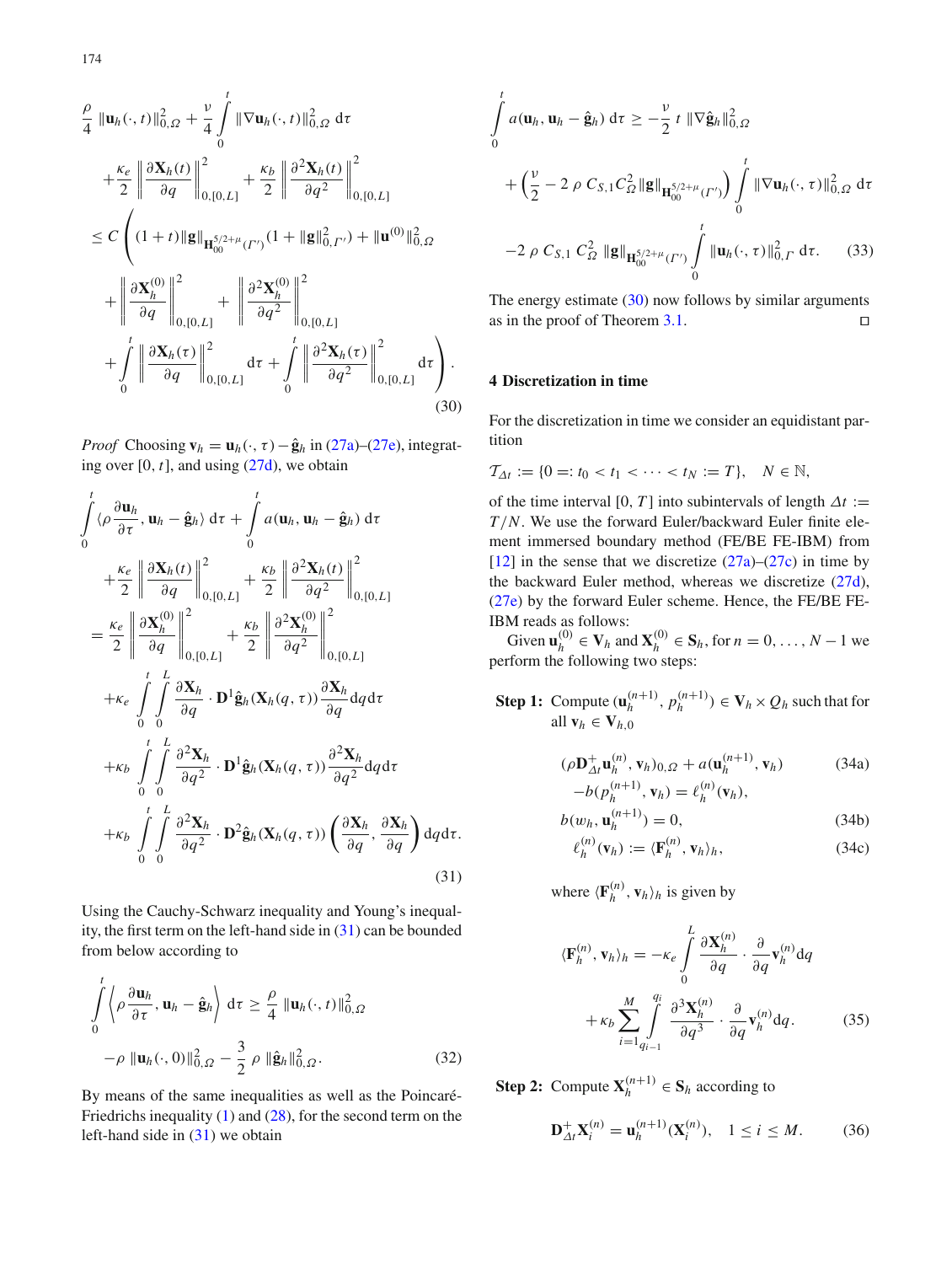175

In the proof of the energy estimate for the FE/BE FE-IBM we will frequently make use of the following partial summation result.

<span id="page-8-4"></span>**Lemma 4.1** *Let*  $\mathbf{u} = (\mathbf{u}^{(m)})_{m=0}^N$  *and*  $\mathbf{v} = (\mathbf{v}^{(m)})_{m=0}^N$  *be two vector-valued grid functions on*  $T_{\Delta t}$ *. Then, for*  $1 \leq n \leq N$ *there holds*

<span id="page-8-0"></span>
$$
\sum_{m=0}^{n-1} \mathbf{D}_{\Delta t}^+ \mathbf{u}^{(m)} \cdot \mathbf{v}^{(m)} \Delta t = -\sum_{m=1}^n \mathbf{u}^{(m)} \cdot \mathbf{D}_{\Delta t}^- \mathbf{v}^{(m)} \Delta t
$$

$$
+ \mathbf{u}^{(n)} \cdot \mathbf{v}^{(n)} - \mathbf{u}^{(0)} \cdot \mathbf{v}^{(0)}.
$$
 (37)

*In particular, for*  $\mathbf{v} = \mathbf{u}$  *we have* 

<span id="page-8-1"></span>
$$
\sum_{m=0}^{n-1} \mathbf{D}_{\Delta t}^+ \mathbf{u}^{(m)} \cdot \mathbf{u}^{(m)} \Delta t = \frac{1}{2} (|\mathbf{u}^{(n)}|^2 - |\mathbf{u}^{(0)}|^2).
$$
 (38)

*Proof* Both, [\(37\)](#page-8-0) and [\(38\)](#page-8-1) can be established by straightforward computation.

The proof of the fully discrete energy estimate will require some more elementary estimates. We note that the boundary  $\partial B_{h,t_n}$  of the immersed body at time  $t_n$  consists of  $C^2$ segments  $\partial B_{h,t}^{(i)}$  $h_{h,t_n}^{(i)}$  connecting the material points  $X_{i-1}^{(n)}$  and  $\mathbf{X}_i^{(n)}$  $i^{(n)}$ , 1 ≤ *i* ≤ *M*. Recalling [\(19\)](#page-5-3), for *K* ∈ *T*( $\partial B_{h,t}^{(i)}$ )  $\binom{u}{h,t_n}$  we have

$$
\left\| \nabla \mathbf{u}_h^{(n+1)} \right\|_{0,\, K\cap \partial B_{h,t_n}^{(i)}}^2 \le C_K h_K^{-1} \left\| \nabla \mathbf{u}_h^{(n+1)} \right\|_{0,\, K}^2,
$$

where  $C_K$  is a positive constant independent of  $h_K$ . It follows that

$$
\left\| \nabla \mathbf{u}_{h}^{(n+1)} \right\|_{0,\partial B_{h,t_n}^{(i)}}^2 = \sum_{K \in \mathcal{T}(\partial B_{h,t_n}^{(i)})} \left\| \nabla \mathbf{u}_h^{(n+1)} \right\|_{0,K \cap \partial B_{h,t_n}^{(i)}}^2
$$
  

$$
\leq \sum_{K \in \mathcal{T}(\partial B_{h,t_n}^{(i)})} C_K^2 h_K^{-1} \left\| \nabla \mathbf{u}_h^{(n+1)} \right\|_{0,K}^2.
$$
 (39)

Hence, we obtain

<span id="page-8-2"></span>
$$
\left\| \nabla \mathbf{u}_{h}^{(n+1)} \right\|_{0,\partial B_{h,t_n}}^2 \leq C_B h^{-1} \left\| \nabla \mathbf{u}_{h}^{(n+1)} \right\|_{0,\Omega}^2, \tag{40}
$$

where

$$
C_B := c_Q^{-1} \max_{0 \le n \le N-1} \max_{1 \le i \le M} \left( C_i^{(n)} \max_{K \in \mathcal{T}(\partial B_{h,t_n}^{(i)})} C_K \right).
$$

Here,  $c_Q$  is from [\(20\)](#page-5-4) and  $C_i^{(n)}$  $i^{(n)}$  denotes the maximum number of  $C^2$  curve segments contained in an element  $K \in$  $\mathcal{T}(\partial B^{(i)}_{h,t}$  $\binom{l}{h,t_n}$ .

In view of  $\partial$ **X**<sup>(*n*)</sup>)  $\int_{h}^{(n)}/\partial q$  ∈ **C**<sup>1</sup>([0, *L*]), 0 ≤ *n* ≤ *N*, and taking into account that the third derivatives  $\partial^3 \mathbf{X}_h^{(n)}$  $\binom{n}{h}$  /∂*q*<sup>3</sup> are constant vectors on  $I_i$ ,  $1 \le i \le M$ , we further define

<span id="page-8-3"></span>
$$
L_1 := \max_{0 \le n \le N} \max_{q \in [0, L)} \left| \frac{\partial \mathbf{X}_h^{(n)}}{\partial q} \right| \Delta q, \tag{41a}
$$

$$
L_2 := \max_{0 \le n \le N} \max_{1 \le i \le M} \left| \frac{\partial^3 \mathbf{X}_h^{(n)}}{\partial q^3} \big|_{I_i} \right| \Delta q. \tag{41b}
$$

**Theorem 4.1** *In addition to the assumptions* [\(2a\)](#page-2-0)*,* [\(2b\)](#page-2-0) *suppose that*

<span id="page-8-6"></span>
$$
\|\mathbf{g}\|_{H_{00}^{5/2+\mu}(\Gamma')} \le \frac{\nu}{16 \rho C_{S,1} C_{\Omega}^2},\tag{42}
$$

*and that the following CFL-condition holds true*

<span id="page-8-7"></span>
$$
\frac{\Delta t}{h\Delta q} \le \frac{v}{4C_B(\kappa_e L_1 + \kappa_b L_2)},\tag{43}
$$

*where*  $\Gamma' := \Gamma_{\text{in}} \cup \Gamma_{\text{out}}$  *and the positive constants*  $C_{\Omega}$ , *CS*,1,*C<sup>B</sup> and L*1, *L*<sup>2</sup> *are from* [\(1\)](#page-2-1)*,* [\(28\)](#page-6-2)*,* [\(40\)](#page-8-2) *and* [\(41a\)](#page-8-3)*,* [\(41b\)](#page-8-3)*. Moreover, assume that*

$$
(\mathbf{u}_h^{(n)}, p_h^{(n)}, \mathbf{X}_h^{(n)})_{n=0}^N
$$

*satisfies*[\(34a\)](#page-7-3)*–*[\(34c\)](#page-7-3) *and* [\(35\)](#page-7-4)*,* [\(36\)](#page-7-5)*. Then, there exists a positive constant C*, *depending on*  $\rho$ ,  $\nu$ ,  $\kappa_e$ ,  $\kappa_b$ ,  $C_{S,k}$ ,  $0 \le k \le 2$ , *and*  $C_{\Omega}$ ,  $C_{B}$ ,  $L_{1}$ ,  $L_{2}$  *such that it holds* 

$$
\frac{\rho}{4} \|\mathbf{u}_{h}^{(n)}\|_{0,\Omega}^{2} + \frac{\nu}{4} \sum_{m=1}^{n} \|\nabla \mathbf{u}_{h}^{(m)}\|_{0,\Omega}^{2} \Delta t \n+ \frac{\kappa_{e}}{2} \left\| \frac{\partial \mathbf{X}_{h}^{(n)}}{\partial q} \right\|_{0,[0,L]}^{2} + \frac{\kappa_{b}}{2} \left\| \frac{\partial^{2} \mathbf{X}_{h}^{(n)}}{\partial q^{2}} \right\|_{0,[0,L]}^{2} \n\leq C \left( \|\mathbf{g}\|_{\mathbf{H}_{00}^{5/2+\mu}(l^{r})} + t \|\mathbf{g}\|_{\mathbf{H}_{00}^{5/2+\mu}(l^{r})}(1 + \|\mathbf{g}\|_{0,l^{r})}^{2} \n+ \|\mathbf{u}^{(0)}\|_{0,\Omega}^{2} + \left\| \frac{\partial \mathbf{X}_{h}^{(0)}}{\partial q} \right\|_{0,[0,L]}^{2} + \left\| \frac{\partial^{2} \mathbf{X}_{h}^{(0)}}{\partial q^{2}} \right\|_{0,[0,L]}^{2} \n+ \sum_{m=1}^{n-1} \left\| \frac{\partial \mathbf{X}_{h}^{(m)}}{\partial q} \right\|_{0,[0,L]}^{2} \Delta t + \sum_{m=1}^{n-1} \left\| \frac{\partial^{2} \mathbf{X}_{h}^{(m)}}{\partial q^{2}} \right\|_{0,[0,L]}^{2} \Delta t \right). \tag{44}
$$

*Proof* We multiply [\(34a\)](#page-7-3) by  $\Delta t$  and sum from  $m = 0$  to  $m = n - 1, n \leq N$ , while choosing  $\mathbf{v}_h = \mathbf{u}_h^{(m+1)} - \hat{\mathbf{g}}_h$  with  $\hat{\mathbf{g}}_h$  as in the proof of Theorem [3.1.](#page-6-4) We thus obtain

<span id="page-8-5"></span>
$$
\sum_{m=0}^{n-1} \left( (\rho \mathbf{D}_{\Delta t}^+ \mathbf{u}_h^{(m)}, \mathbf{u}_h^{(m+1)} - \hat{\mathbf{g}}_h)_{0,\Omega} \right. \left. + a(\mathbf{u}_h^{(m+1)}, \mathbf{u}_h^{(m+1)} - \hat{\mathbf{g}}_h) \right) \Delta t \n= \sum_{m=0}^{n-1} \langle \mathbf{F}_h^{(m)}, \mathbf{u}_h^{(m+1)} - \hat{\mathbf{g}}_h \rangle_h \Delta t.
$$
\n(45)

Using [\(38\)](#page-8-1) in Lemma [4.1](#page-8-4) and Young's inequality, the first term on the left-hand side in [\(45\)](#page-8-5) can be bounded from below as follows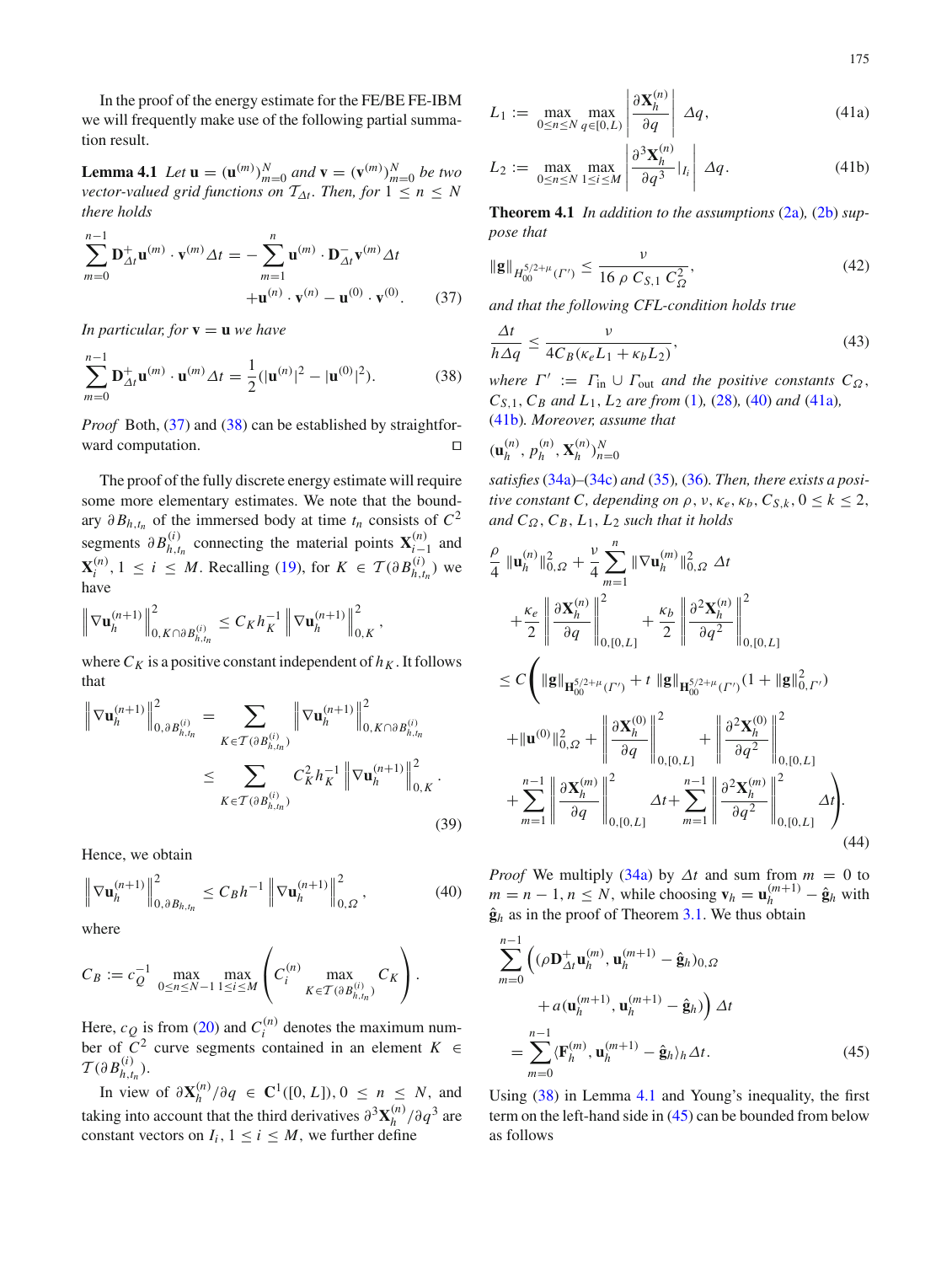$$
\sum_{m=0}^{n-1} \left( \rho \mathbf{D}_{\Delta t}^+ \mathbf{u}_h^{(m)}, \mathbf{u}_h^{(m+1)} - \hat{\mathbf{g}}_h \right)_{0,\Omega} \Delta t \tag{46}
$$
\n
$$
\geq \frac{\rho}{4} \|\mathbf{u}_h^{(n)}\|_{0,\Omega}^2 - \rho \|\mathbf{u}_h^{(0)}\|_{0,\Omega}^2 - \frac{3}{2}\rho \|\hat{\mathbf{g}}_h\|_{0,\Omega}^2.
$$

The second term can be estimated in much the same way as in the proof of Theorem [3.1.](#page-6-4)

<span id="page-9-3"></span>
$$
\sum_{m=0}^{n-1} a(\mathbf{u}_h^{(m+1)}, \mathbf{u}_h^{(m+1)} - \hat{\mathbf{g}}_h) \Delta t \ge -\frac{\nu}{2} t_n \|\nabla \hat{\mathbf{g}}_h\|_{0,\Omega}^2
$$

$$
+ \left(\frac{\nu}{2} - 2\rho C_{S,1} C_{\Omega}^2 \|\mathbf{g}\|_{\mathbf{H}_{00}^{5/2+\mu}(\Gamma')} \right) \sum_{m=0}^{n-1} \|\nabla \mathbf{u}_h^{(m+1)}\|_{0,\Omega}^2 \Delta t
$$

$$
-2\rho C_{S,1} C_{\Omega}^2 \|\mathbf{g}\|_{\mathbf{H}_{00}^{5/2+\mu}(\Gamma')} \sum_{m=0}^{n-1} \|\mathbf{u}_h^{(m+1)}\|_{0,\Gamma}^2 \Delta t. \tag{47}
$$

In view of  $(35)$  and  $(36)$ , for the right-hand side in  $(45)$  we obtain

<span id="page-9-6"></span>
$$
\sum_{m=0}^{n-1} \langle \mathbf{F}_{h}^{(m)}, \mathbf{u}_{h}^{(m+1)} - \hat{\mathbf{g}}_{h} \rangle_{h} \Delta t
$$
\n
$$
= -\kappa_{e} \sum_{m=0}^{n-1} \int_{0}^{L} \frac{\partial \mathbf{X}_{h}^{(m)}}{\partial q} \cdot \mathbf{D}_{\Delta t}^{+} \frac{\partial \mathbf{X}_{h}^{(m)}}{\partial q} dq \Delta t
$$
\n
$$
+ \kappa_{b} \sum_{m=0}^{n-1} \sum_{i=1}^{M} \int_{q_{i-1}}^{q_{i}} \frac{\partial^{3} \mathbf{X}_{h}^{(m)}}{\partial q^{3}} \cdot \mathbf{D}_{\Delta t}^{+} \frac{\partial \mathbf{X}_{h}^{(m)}}{\partial q} dq \Delta t
$$
\n
$$
+ \kappa_{e} \sum_{m=0}^{n-1} \int_{0}^{L} \frac{\partial \mathbf{X}_{h}^{(m)}}{\partial q} \cdot \mathbf{D}^{1} \hat{\mathbf{g}}_{h} \frac{\partial \mathbf{X}_{h}^{(m)}}{\partial q} dq \Delta t
$$
\n
$$
+ \kappa_{b} \sum_{m=0}^{n-1} \int_{0}^{L} \frac{\partial^{2} \mathbf{X}_{h}^{(m)}}{\partial q^{2}} \cdot \mathbf{D}^{1} \hat{\mathbf{g}}_{h} \frac{\partial^{2} \mathbf{X}_{h}^{(m)}}{\partial q^{2}} dq \Delta t
$$
\n
$$
+ \kappa_{b} \sum_{m=0}^{n-1} \int_{0}^{L} \frac{\partial^{2} \mathbf{X}_{h}^{(m)}}{\partial q^{2}} \cdot \mathbf{D}^{2} \hat{\mathbf{g}}_{h} \left( \frac{\partial \mathbf{X}_{h}^{(m)}}{\partial q}, \frac{\partial \mathbf{X}_{h}^{(m)}}{\partial q} \right) dq \Delta t. (48)
$$

Using [\(37\)](#page-8-0) in Lemma [4.1,](#page-8-4) we find

<span id="page-9-0"></span>
$$
-\kappa_e \sum_{m=0}^{n-1} \int_0^L \frac{\partial \mathbf{X}_h^{(m)}}{\partial q} \cdot \mathbf{D}_{\Delta t}^+ \frac{\partial \mathbf{X}_h^{(m)}}{\partial q} dq \Delta t
$$
  
=  $+\kappa_e \sum_{m=1}^n \int_0^L \mathbf{D}_{\Delta t}^- \frac{\partial \mathbf{X}_h^{(m)}}{\partial q} \cdot \frac{\partial \mathbf{X}_h^{(m)}}{\partial q} dq \Delta t$   
+  $\kappa_e \left( \int_0^L \left| \frac{\partial \mathbf{X}_h^{(0)}}{\partial q} \right|^2 dq - \int_0^L \left| \frac{\partial \mathbf{X}_h^{(n)}}{\partial q} \right|^2 dq \right).$  (49)

For the first term on the right-hand side in [\(49\)](#page-9-0) it follows that

*L*

<span id="page-9-1"></span>
$$
\kappa_e \sum_{m=1}^{n} \int_{0}^{L} \mathbf{D}_{\Delta t} \frac{\partial \mathbf{X}_h^{(m)}}{\partial q} \cdot \frac{\partial \mathbf{X}_h^{(m)}}{\partial q} dq \Delta t
$$
\n
$$
= \kappa_e \sum_{m=1}^{n} \int_{0}^{L} \mathbf{D}_{\Delta t}^+ \frac{\partial \mathbf{X}_h^{(m-1)}}{\partial q} \cdot \frac{\partial \mathbf{X}_h^{(m)}}{\partial q} dq \Delta t
$$
\n
$$
= \kappa_e \sum_{m=0}^{n-1} \int_{0}^{L} \mathbf{D}_{\Delta t}^+ \frac{\partial \mathbf{X}_h^{(m)}}{\partial q} \cdot \frac{\partial \mathbf{X}_h^{(m+1)}}{\partial q} dq \Delta t
$$
\n
$$
= \kappa_e \sum_{m=0}^{n-1} \int_{0}^{L} \frac{\partial \mathbf{X}_h^{(m)}}{\partial q} \cdot \mathbf{D}_{\Delta t}^+ \frac{\partial \mathbf{X}_h^{(m)}}{\partial q} dq \Delta t
$$
\n
$$
+ \kappa_e \Delta t \sum_{m=0}^{n-1} \int_{0}^{L} \left| \mathbf{D}_{\Delta t}^+ \frac{\partial \mathbf{X}_h^{(m)}}{\partial q} \right|^2 dq \Delta t.
$$
\n(50)

Taking [\(36\)](#page-7-5), [\(40\)](#page-8-2), and [\(41a\)](#page-8-3) into account, for the last term on the right-hand side in  $(50)$  we find

<span id="page-9-2"></span>
$$
\int_{0}^{L} \left| \mathbf{D}_{\Delta t}^{+} \frac{\partial \mathbf{X}_{h}^{(m)}}{\partial q} \right|^{2} dq = \int_{0}^{L} |\frac{\partial}{\partial q} (\mathbf{u}_{h}^{(m+1)}(\mathbf{X}_{h}^{(m)}))|^{2} dq
$$
\n
$$
\leq \int_{0}^{L} |\nabla \mathbf{u}_{h}^{(m+1)}(\mathbf{X}_{h}^{(m)})|^{2} \left| \frac{\partial \mathbf{X}_{h}^{(m)}}{\partial q} \right| \left| \frac{\partial \mathbf{X}_{h}^{(m)}}{\partial q} \right| dq
$$
\n
$$
\leq L_{1}(\Delta q)^{-1} \|\nabla \mathbf{u}_{h}^{(m+1)}\|_{0,\partial B_{h,t_{m}}}^{2}
$$
\n
$$
\leq C_{B} L_{1} h^{-1}(\Delta q)^{-1} \|\nabla \mathbf{u}_{h}^{(m+1)}\|_{0,\Omega}^{2}.
$$
\n(51)

<span id="page-9-4"></span>Combining  $(49)$ ,  $(50)$  and  $(51)$  results in

*L*

$$
-\kappa_e \sum_{m=0}^{n-1} \int_0^L \frac{\partial \mathbf{X}_h^{(m)}}{\partial q} \cdot \mathbf{D}_{\Delta t}^+ \frac{\partial \mathbf{X}_h^{(m)}}{\partial q} dq \Delta t
$$
  
\n
$$
\leq \frac{\kappa_e}{2} \left( \left\| \frac{\partial \mathbf{X}_h^{(0)}}{\partial q} \right\|_{[0,L]}^2 - \left\| \frac{\partial \mathbf{X}_h^{(n)}}{\partial q} \right\|_{[0,L]}^2 \right)
$$
  
\n
$$
+ \frac{\kappa_e}{2} C_B L_1 h^{-1} (\Delta q)^{-1} \Delta t \sum_{m=0}^{n-1} \|\nabla \mathbf{u}_h^{(m+1)}\|_{0,\Omega}^2 \Delta t. \quad (52)
$$

In much the same way we obtain

<span id="page-9-5"></span>
$$
\kappa_b \sum_{m=0}^{n-1} \sum_{i=1}^{M} \int_{\substack{q_i \\ \text{odd}}} \frac{\partial^3 \mathbf{X}_h^{(m)}}{\partial q^3} \cdot \mathbf{D}_{\Delta t}^+ \frac{\partial \mathbf{X}_h^{(m)}}{\partial q} dq \Delta t
$$
  

$$
\leq \frac{\kappa_b}{2} \left( \left\| \frac{\partial^2 \mathbf{X}_h^{(0)}}{\partial q^2} \right\|_{[0,L]}^2 - \left\| \frac{\partial^2 \mathbf{X}_h^{(n)}}{\partial q^2} \right\|_{[0,L]}^2 \right)
$$
  

$$
+ \frac{\kappa_b}{2} C_B L_2 h^{-1} (\Delta q)^{-1} \Delta t \sum_{m=0}^{n-1} \|\nabla \mathbf{u}_h^{(m+1)}\|_{0,\Omega}^2 \Delta t.
$$
 (53)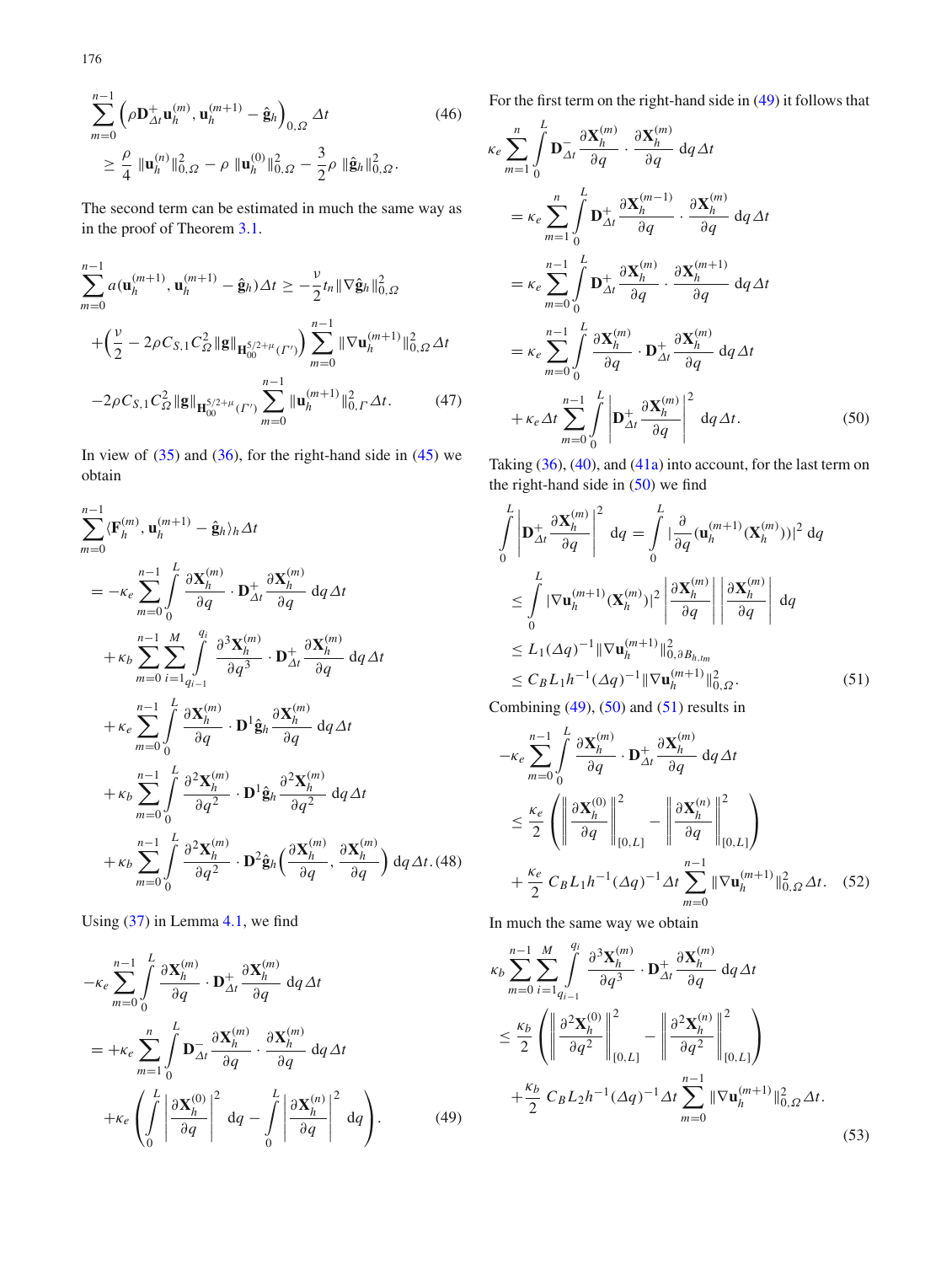Observing  $(42)$  in  $(47)$  and  $(43)$  in  $(52)$ ,  $(53)$  and estimating the remaining terms on the right-hand side in  $(48)$  from above as in the proof of Theorem [3.1](#page-6-4) allows to conclude.  $\Box$ 

*Remark 4.1* A comparison of the CFL-type condition [\(43\)](#page-8-7) with that for the FE/BE FE-IBM without bending energy (cf., e.g.,  $[12]$  $[12]$ ) shows that  $(43)$  imposes a more restrictive bound on the time step size due to the impact of the bending energy.

## <span id="page-10-0"></span>**5 Numerical results**

We report on the results of three numerical simulations which demonstrate the capabilities of the FE/BE-IBM:

- tank treading effect for a vesicle subject to shear flow,
- motion of soft ('healthy') and stiff ('sick') RBC,
- flow of an RBC through a thin capillary.

We have used  $v = 6.0 \cdot 10^{-3} Pa \cdot s$  as the viscosity of the external fluid and of the fluid enclosed by the membrane of the RBC or vesicles and considered an inflow velocity of  $g = 1.0 \cdot 10^{-2}$  m/s. The elastic moduli have been chosen according to  $\kappa_e = 6.0 \cdot 10^{-6} \text{N/m}$  and  $\kappa_b = 2.0 \cdot 10^{-19} \text{Nm}$ (cf. [\[71](#page-13-41)]). For each scenario, we have used an appropriate scaling of the underlying state equations based on data provided by our collaborating physicists. A typical magnitude of the thus determined Reynolds number  $Re = \rho_0 v_0 L_0 / v_0$ is  $10^{-2}$  which is typical for fluid flows in microchannels (the subscript 0 denotes characteristic values of the respective quantities). The implementation of the FE/BE-IBM has been done under Matlab. All computations have been performed under Linux on a work station featuring Intel Quad– CPU with 2.83GHz each and 8GBRAM. The computational times varied between 4h and 48h depending on the membrane stiffness.

## 5.1 Tank treading motion

A well-known phenomenon of viscoelastic particles such as vesicles or RBC in shear flow is the tank treading effect: While moving forward, the membrane of the particle rotates due to the shearing effect of the surrounding fluid, whereas its shape stays more or less the same. Tank treading is accompanied by a lift force acting on the deformed particle. In absence of other forces such as gravity, the particle will be dragged towards the center of the channel. The tank treading effect for RBC has been observed experimentally first in [\[36,](#page-12-38)[37\]](#page-12-7) and studied by the classical IBM in [\[34](#page-12-35),[55,](#page-13-38)[83\]](#page-13-39). The measurement of the lift force is subject of ongoing experimental work in the group of T. Franke and A. Wixforth.

Figure [3](#page-10-1) (top) shows the motion of a vesicle in shear flow by a series of snapshots from experimental data. For



<span id="page-10-1"></span>**Fig. 3** Tank treading motion of an initially spherical vesicle in shear flow: series of snapshots from experimental data (*top*) and numerical simulation by the FE/BE FE-IBM (*middle* and *bottom*)

the application of the FE/BE-IBM, the underlying Navier-Stokes equations have been scaled by data from an actual experiment, allowing comparisons with the outcome of the experiment. In particular, we have used  $h = \sqrt{2}/16$ ,  $\Delta q =$  $h/2$  ( $M = 51$ ), resulting in a total number of degrees of freedom  $DOF = 42555$ , and  $\Delta t = 1/240$ . The results of the simulations are displayed in Fig. [3](#page-10-1) (middle and bottom). We have also computed the inclination angle

<span id="page-10-2"></span>
$$
\alpha^* = \operatorname{argmax}_{\alpha \in [0, 2\pi)} \ell(\alpha),
$$
\n
$$
\ell(\alpha) := \operatorname{meas}(B_{h,t} \cap \mathbf{x}_c + t(\cos \alpha, \sin \alpha)^T),
$$
\n
$$
\mathbf{x}_c := \frac{1}{6 \operatorname{meas}(B_{h,t})} \sum_{i=1}^M s(\mathbf{X}_i, \mathbf{X}_{i+1})(\mathbf{X}_i + \mathbf{X}_{i+1}),
$$
\n
$$
s(\mathbf{X}_i, \mathbf{X}_{i+1}) := X_{i,1} X_{i+1,2} - X_{i+1,1} X_{i,2}
$$
\n(54)

where  $\ell(\alpha)$  denotes the length of the intersection of the vesicle and a line passing through the vesicle's center of mass **x***<sup>c</sup>* under the angle  $\alpha$ . For given membrane nodes  $\mathbf{X}_i^{(n)}$  $i^{(n)}$ , 1  $\leq i \leq$ *M*, at the time instant  $t_n$ ,  $1 \leq n \leq N$ , the computation of  $\alpha^*$  requires the solution of the scalar maximization problem [\(54\)](#page-10-2) which has been done using Matlab's fminsearch.

The yellow arrow in the experimental result (cf. Fig. [3](#page-10-1)) (top)) and the black dot in the simulation (cf. Fig. [3](#page-10-1) (middle and bottom)) mark a fixed material point on the membrane. The blue line in the visualization of the simulation represents the trajectory of the center of gravity and clearly demonstrates the lift effect which is also observable in the experimental micrograph, where additionally the inclination angle is indicated. The simulations revealed an inclination angle  $\alpha^*$  of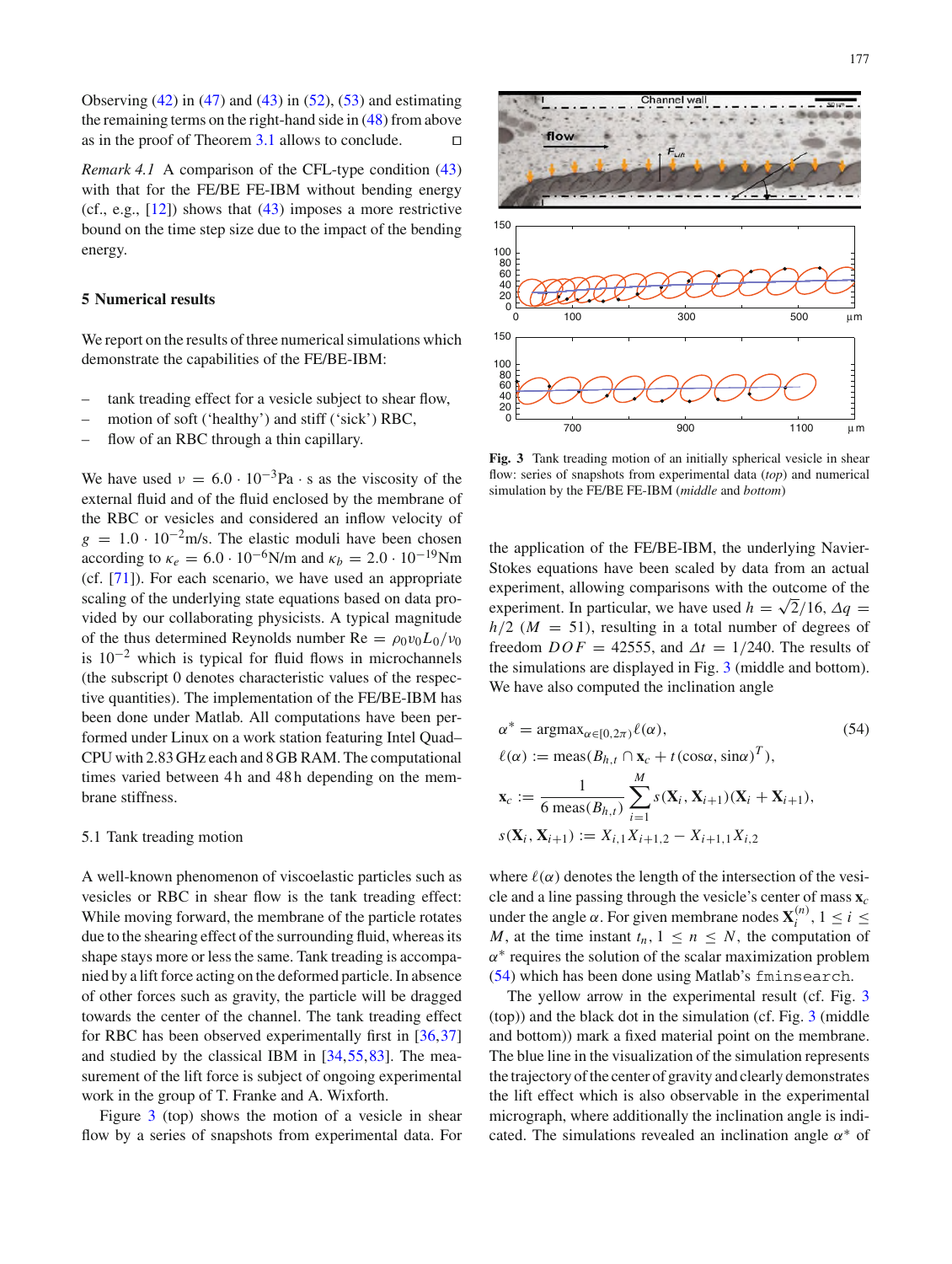

<span id="page-11-0"></span>**Fig. 4** Snapshots at equidistant time instants of the motion of an initially undeformed RBC in Poiseuille flow: RBC with a soft membrane (*top*) and RBC with a fifty times stiffer membrane (*bottom*)

approximately 34 ◦ which is in very good agreement with the results of experimental measurements.

## 5.2 Effect of the membrane stiffness

As has been mentioned in Sect. [1,](#page-0-0) 'healthy' and 'sick' RBC do not show the same behavior in external flow due to a significant difference in the membrane stiffness. We have performed FE/BE-IBM simulations comparing RBC with a soft ('healthy') and a stiff ('sick') membrane.

For the stiff membrane we have chosen  $\kappa_e$  and  $\kappa_b$  fifty times larger than for the soft membrane. The initial configuration  $X_h(\cdot, 0)$ , the typical biconcave shape of an RBC, has been obtained by performing a computation simulating the principle of minimal surface energy in a pre-processing step. We have used  $h = \sqrt{2}/18$ ,  $\Delta q = h/2$  ( $M = 88$ ), giving  $DOF = 47555$ , and  $\Delta t = 1/200$  (soft membrane),  $\Delta t = 1/2000$  (stiff membrane). We have run two scenarios characterized by different starting positions:

In the first case, the RBC has been placed at the center of the channel (cf. Fig. [4\)](#page-11-0). It can be seen that the soft RBC attains the typical parachute-like shape while passing through the channel. As expected, the stiffer RBC gets deformed less and thus also drops behind.

In the second scenario, the starting position is close to the bottom lateral wall (see Fig. [5\)](#page-11-1). This leads to a deformation of the RBC due to the shearing effect of the Poiseuille flow, resulting in tank treading and lift of the RBC towards the center of the channel. The soft RBC thereby experiences stronger deformation and a stronger lift effect. The stiff RBC rotates clockwise but almost does not change its shape ('tumbling').

## 5.3 Motion of RBC through capillaries

It is well-known that RBC can pass through capillaries whose diameters are half or even less than the typical diameter of



<span id="page-11-1"></span>**Fig. 5** Same as in Fig. [4,](#page-11-0) but now starting from a de-centered position. This leads to tank treading and a lift effect. The latter one is stronger in case of the RBC with a soft membrane



<span id="page-11-2"></span>**Fig. 6** Snapshots at non-equidistant time instants of a RBC passing through a channel of half its resting diameter (*top*). The comparison with an experimental result (*bottom*) reveals good coincidence with respect to the fish-like shape of the RBC inside the channel

an RBC (7.5–8 $\mu$ m), enabling oxygen supply also through highly branched blood vessels. Figure  $6$  (top) shows a simplified geometry for such a situation. The diameter of the microchannel varies between 20 and  $4 \mu$ m. This leads to a maximal velocity inside the narrow part of the channel being almost 5 times higher than the maximal inflow velocity which results in a strong deformation of the passing RBC. We have used  $h = 1/15$ ,  $\Delta q = h/2$  (*M* = 108), giving  $DOF = 26709$ , and  $\Delta t = 1/1000$ ,  $T = 3.998$ . The fish-like shape of the RBC inside the narrow channel is in good agreement with experimental observations (cf. Fig. [6](#page-11-2) (bottom)).

## **6 Conclusions**

We have extended the FE-IBM from  $[11-13]$  $[11-13]$  to the motion of viscoelastic bodies in external microchannel fluid flows by incorporating a bending energy for the membrane stiffness and by considering inflow/outflow conditions with a prescribed inflow velocity. The stability analysis reveals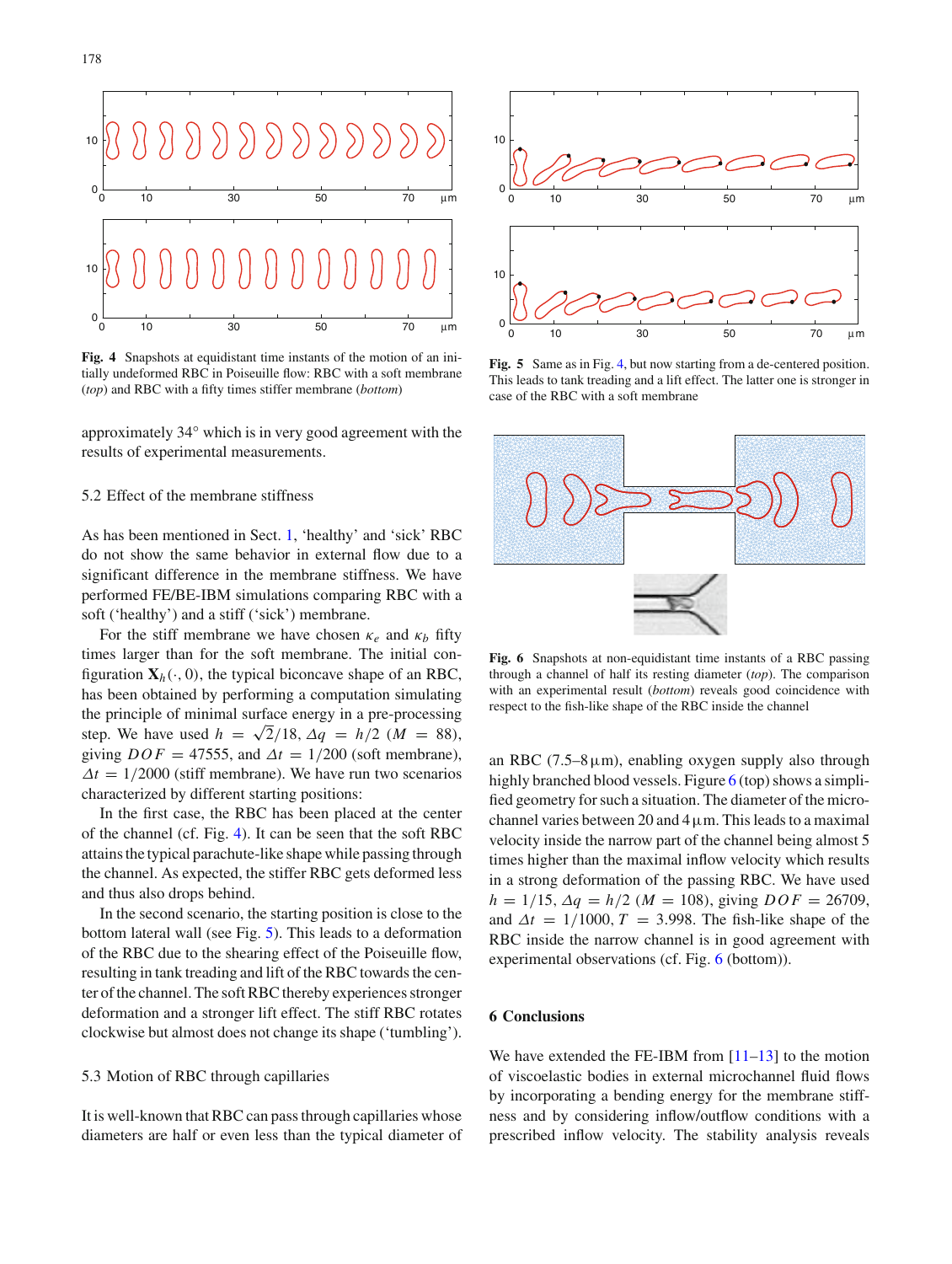that the incorporation of the bending energy requires the approximation of the boundary of the immersed bodies by cubic splines, whereas the consideration of inflow/outflow conditions leads to an upper bound on the magnitude of the inflow velocity. For the fully discrete FE/BE FE-IBM, an additional CFL-type condition on the time step size has to be satisfied which turns out to be more restrictive than in the stability analysis without bending energy.

The FE/BE FE-IBM has been applied to the numerical simulation of RBC and vesicles in shear flow with emphasis on tank treading motion, the impact of the membrane stiffness, and the motion of RBC through a thin capillary. Comparisons of the simulation results with experimentally available data show very good agreement and indicate the reliability of the approach.

**Acknowledgments** The authors are grateful to several useful remarks and suggestions by the referees which have led to an improvement of the exposition and the results of the paper.

### **References**

- <span id="page-12-22"></span>1. Abkarian, M., Lartigue, C., Viallat, A.: Tank treading and unbinding of deformable vesicles in shear flow: determination of the lift force. Phys. Rev. Lett. **88**, 068103 (2002)
- <span id="page-12-23"></span>2. Abkarian, M., Viallat, A.: Dynamics of vesicles in a wall-bounded shear flow. Biophys. J. **89**, 1055 (2005)
- <span id="page-12-19"></span>3. Alberts, B., Johnson, A., Lewis, J., Raff, M., Roberts, K., Walter, P.: Molekularbiologie der Zelle. Weinheim, Wiley-VCH (2004)
- <span id="page-12-20"></span>4. An, X., Lecomte, M.C., Chasis, J.A., Mohandas, N., Gratzer, W.: Shear-response of the spectrin dimer-tetramer equilibrium in the red blood cell membrane. J. Biol. Chem. **277**(35), 31796– 31800 (2002)
- <span id="page-12-15"></span>5. Anadere, I., Chmiel, H., Hess, H., Thurston, G.B.: Clinical blood rheology. Biorheology **16**, 171–178 (1979)
- <span id="page-12-32"></span>6. Bagchi, P.: Mesoscale simulation of blood flow in small vessels. Biophys. J. **92**, 1858–1877 (2007)
- <span id="page-12-33"></span>7. Bagchi, P., Johnson, P., Popel, A.: Computational fluid dynamic simulation of aggregation of deformable cells in a shear flow. J. Biomech. Eng. **127**, 1070–1080 (2005)
- <span id="page-12-24"></span>8. Baumler, H., Neu, B., Donath, E., Kiesewetter, H.: Basic phenomena of red blood cell rouleaux formation. Biorheology **36**, 439– 442 (1999)
- <span id="page-12-27"></span>9. Beaucourt, J., Rioual, F., Seon, T., Biben, T., Misbah, C.: Steady to unsteady dynamics of a vesicle in a flow. Phys. Rev. E **69**, 011906 (2004)
- <span id="page-12-28"></span>10. Biben, T., Misbah,C.: Tumbling of vesicles undershear flow within an advected-field approach. Phys. Rev. E **67**, 031908 (2003)
- <span id="page-12-0"></span>11. Boffi, D., Gastaldi, L.: A finite element approach for the immersed boundary method. Comput. Struct. **81**, 491–501 (2003)
- <span id="page-12-1"></span>12. Boffi, D., Gastaldi, L., Heltai, L.: Numerical stability of the finite element immersed boundary method. Math. Mod. Meth. Appl. Sci. **17**, 1479–1505 (2007)
- <span id="page-12-2"></span>13. Boffi, D., Gastaldi, L., Heltai, L.: On the CFL condition for the finite element immersed boundary method. Comput. Struct. **85**, 775– 783 (2007)
- <span id="page-12-31"></span>14. Boffi, D., Gastaldi, L., Heltai, L., Peskin, C.: On the hyper-elastic formulation of the immersed boundary method. Comput. Meth. Appl. Mech. Eng. **197**, 2210–2231 (2008)
- <span id="page-12-4"></span>15. Braasch, D.: Red cell deformability in capillary flow. Physiol. Rev. **51**(4), 679–701 (1971)
- <span id="page-12-18"></span>16. Braunmüller, S.: Viskoelastische Deformation roter Blutkörperchen. Master's Thesis. Institut für Physik, Universität Augsburg, 2007
- <span id="page-12-36"></span>17. Brezzi, F., Fortin, M.: Mixed and Hybrid Finite Element Methods. Springer, Berlin, Heidelberg, New York, NY (1991)
- <span id="page-12-13"></span>18. Chabanel, A., Chien, S., Reinhart, W.: Increased resistance to membrane deformation of shape-transformed human red blood cell. Blood **69**(3), 739 (1987)
- <span id="page-12-11"></span>19. Chabanel, A., Flamm, M., Sung, K.L.P., Lee, M.M., Schachter, D., Chien, S.: Influence of cholesterol content on red cell membrane viscosity and fluidity. Biophys. J. **44**, 171–176 (1983)
- <span id="page-12-8"></span>20. Chasis, J.A., Mohandas, N.: Erythrocyte membrane deformability and stability: two distinct membrane properties that are independently regulated by skeletal protein associations. J. Cell. Biol. **103**, 343–350 (1986)
- <span id="page-12-5"></span>21. Chien, S.: Red cell deformability and its relevance to blood flow. Ann. Rev. Physiol. **49**, 177 (1987)
- <span id="page-12-25"></span>22. Chien, S.: Shear dependence of effective cell volume as a determinant of blood viscosity. Science **168**, 977–978 (1970)
- <span id="page-12-6"></span>23. Chien, S., Reinhart, W.: Red cell rheology in stomatocyteechinocyte transformation: roles of cell geometry and cell shape. Blood **67**(4), 1110 (1986)
- <span id="page-12-16"></span>24. Chmiel, H., Anadere, I., Walitza, E.: The determination of blood viscoelasticity in clinical hemorheology. Clin. Hemorheol. **10**, 363–374 (1990)
- <span id="page-12-37"></span>25. Ciarlet, P.G.: The Finite Element Method for Elliptic Problems. SIAM, Philadelphia, PA (2002)
- <span id="page-12-3"></span>26. Cokelet, G.R.: Rheology and hemodynamics. Ann. Rev. Physiol. **42**, 311–324 (1980)
- <span id="page-12-12"></span>27. Cooper, R.A.: Anemia with spur cells: a red cell defect acquired in serum and modified in the circulation. J. Clin. Inv. **48**, 1820– 1831 (1969)
- <span id="page-12-29"></span>28. Danker, G., Biben, T., Podgorski, T., Verdier, C., Misbah, C.: Dynamics and rheology of a dilute suspension of vesicles: higher-order theory. Phys. Rev. E **76**, 041905 (2007)
- 29. Danker, G., Misbah, C.: Rheology of dilute suspensions of vesicles. Phys. Rev. Lett. **98**, 088104 (2007)
- <span id="page-12-21"></span>30. Danker, G., Verdier, C., Misbah, C.: Rheology and dynamics of vesicles suspensions in comparison with droplet emulsion. J. Non-Newtonian Fluid Mech. **152**, 156–167 (2008)
- <span id="page-12-26"></span>31. de Haas, K., Bloom, C., van den Ende, D., Duits, M., Mellema, J.: Deformation of giant lipid bilayer vesicles in shear flow. Phys. Rev. E **56**, 7132 (1997)
- <span id="page-12-14"></span>32. Dumez, H., Reinhardt, W.H., Guentes, G., de Bruijn, E.A.: Human red blood cells: rheological aspects, uptake and release of cytotoxic drugs. Crit. Rev. Clin. Lab. Sci. **41**(2), 159–188 (2004)
- <span id="page-12-30"></span>33. Dupin, M.M., Halliday, I., Care, C.M., Alboul, L., Munn, L.L.: Modeling the flow of dense suspensions of deformable particles in three dimensions. Phys. Rev. E **75**, 066707 (2007)
- <span id="page-12-35"></span>34. Eggleton, C.D., Popel, A.S.: Large deformation of red blood cell ghosts in simple shear flow. Phys. Fluids **10**, 1834–1845 (1998)
- <span id="page-12-9"></span>35. Evans, E.A., Fung, Y.C.: Improved measurements of the erythrocyte geometry. Microvasc. Res. **4**, 335–347 (1972)
- <span id="page-12-38"></span>36. Fischer, T., Schmid-Schönbein, H.: Tank treading motion of red blood cell membranes in viscometric flow: behavior of intracellular and extracellular markers. Blood Cells **3**, 351–365 (1977)
- <span id="page-12-7"></span>37. Fischer, T.M., Stöhr-Liesen, M., Schmid-Schönbein, H.: The red cell as a fluid droplet: tank treading-like motion of the human erythrocyte membrane in shear flow. Science **202**, 894–896 (1978)
- <span id="page-12-34"></span>38. Grisvard, P.: Elliptic Problems in Nonsmooth Domains. Pitman, Boston, MA (1985)
- <span id="page-12-10"></span>39. Hochmuth, R.M., Waugh, R.E.: Erythrocyte membrane elasticity and viscosity. Ann. Rev. Physiol. **49**, 209–219 (1987)
- <span id="page-12-17"></span>40. Isogai, Y., Ikemoto, S., Kuchiba, K., Ogawa,J., Yokose, T.: Abnormal blood viscoelasticity in diabetic microangiopathy. Clin. Hemorheol. **11**, 175–182 (1991)